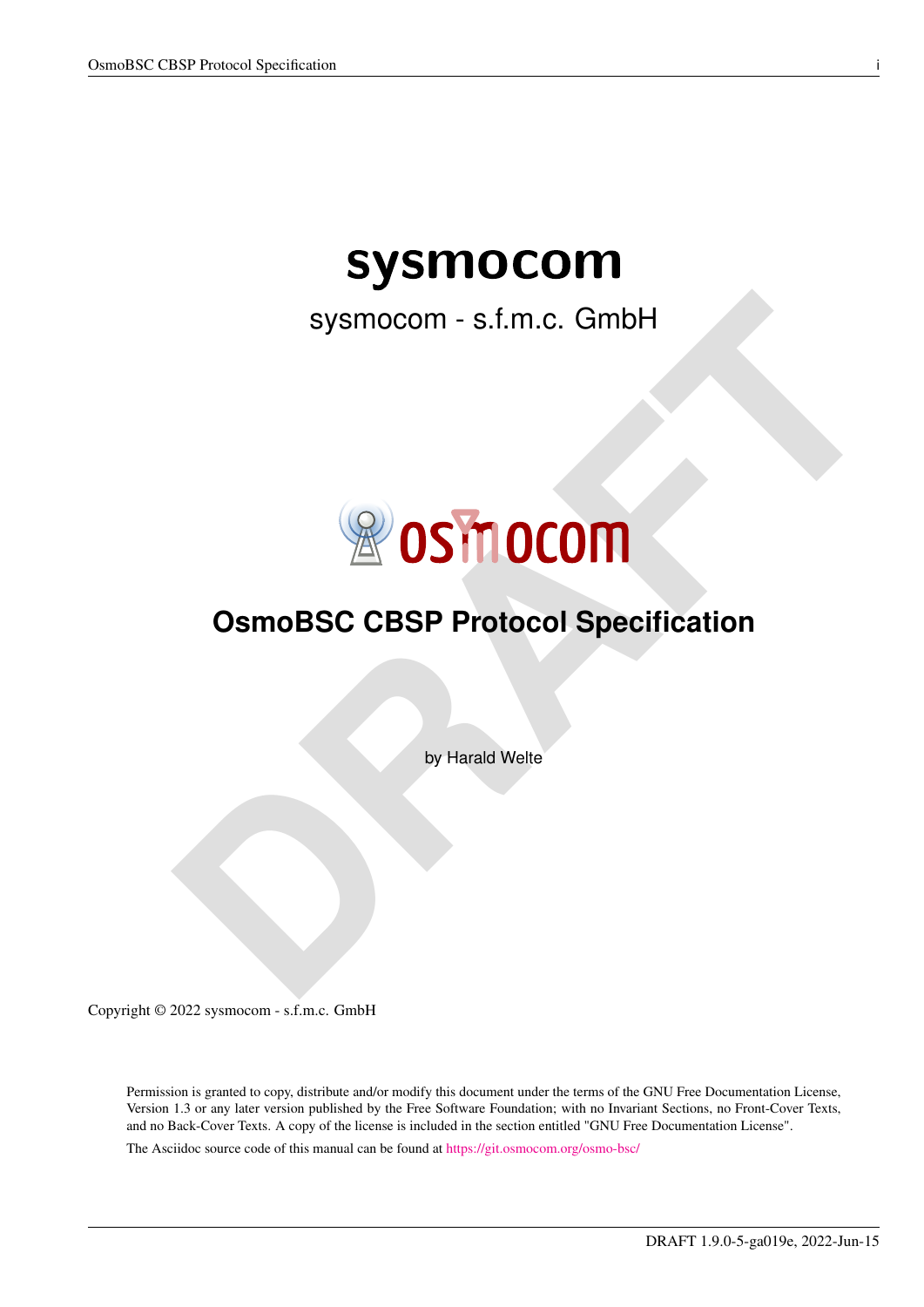| <b>HISTORY</b>                 |             |                    |             |
|--------------------------------|-------------|--------------------|-------------|
|                                |             |                    |             |
| NUMBER                         | <b>DATE</b> | <b>DESCRIPTION</b> | <b>NAME</b> |
| <b>DRAFT</b><br>1.9.0-5-ga019e | 2022-Jun-15 |                    | <b>HW</b>   |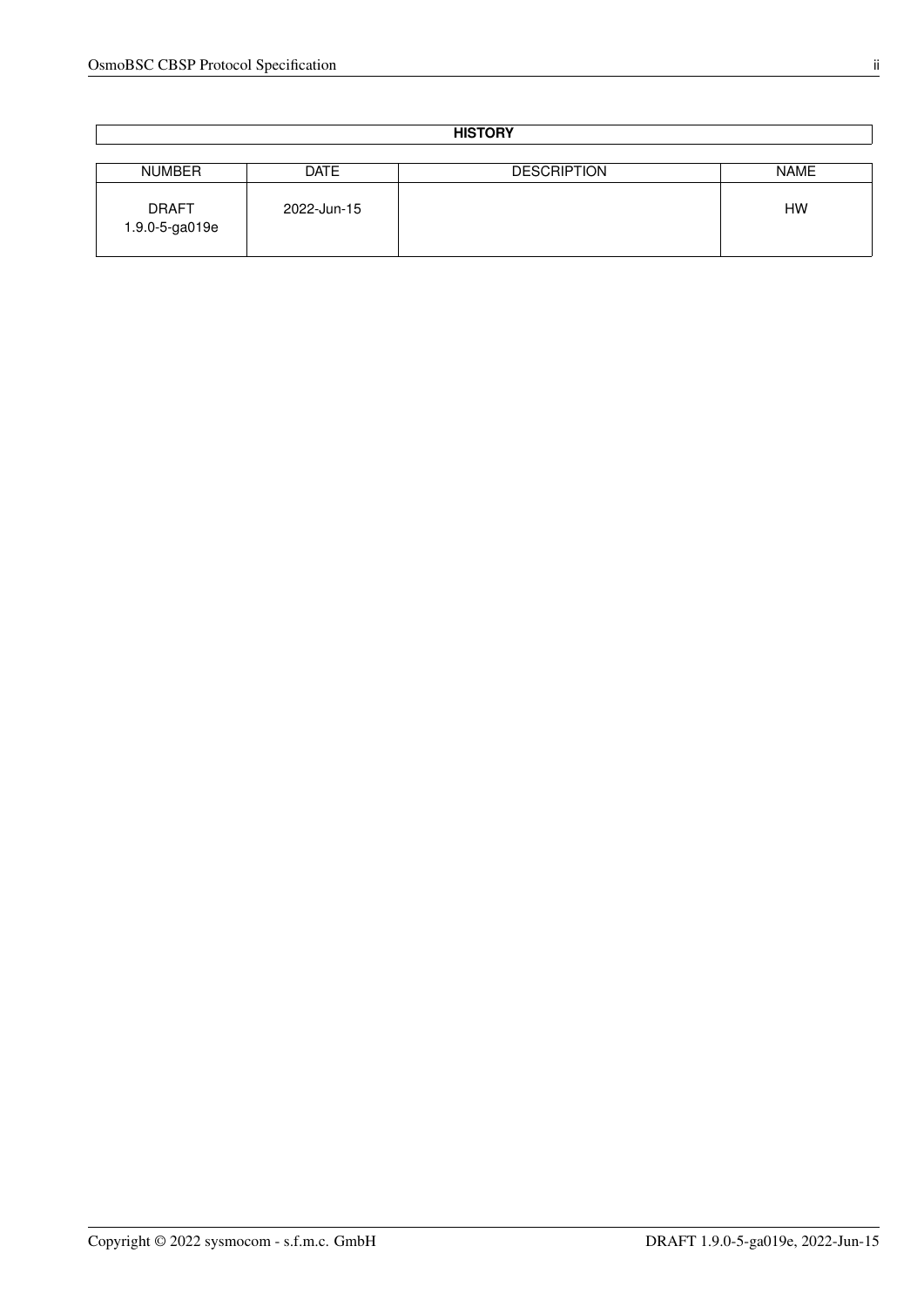## **Contents**

| 1 | <b>Introduction</b>                                                                                                                                                                                                                   | $\mathbf{1}$   |
|---|---------------------------------------------------------------------------------------------------------------------------------------------------------------------------------------------------------------------------------------|----------------|
| 2 | <b>Overview</b>                                                                                                                                                                                                                       | $\mathbf{1}$   |
| 3 | <b>CBSP Procedures</b><br>3.1                                                                                                                                                                                                         | 1<br>-1        |
|   | 3.1.1                                                                                                                                                                                                                                 | $\overline{2}$ |
|   | 3.1.1.1                                                                                                                                                                                                                               | $\overline{2}$ |
|   | 3.1.1.2                                                                                                                                                                                                                               | $\overline{2}$ |
|   | 3.1.1.3                                                                                                                                                                                                                               | $\overline{2}$ |
|   | 3.1.2                                                                                                                                                                                                                                 | $\overline{2}$ |
| 4 | <b>CBSP Messages</b>                                                                                                                                                                                                                  | 3              |
|   | List of Messages (and a contract of the contract of the contract of the contract of the contract of the contract of the contract of the contract of the contract of the contract of the contract of the contract of the contra<br>4.1 | 3              |
|   | 4.1.1                                                                                                                                                                                                                                 | 3              |
|   | 4.1.2                                                                                                                                                                                                                                 | 3              |
|   | 4.2                                                                                                                                                                                                                                   | $\overline{4}$ |
|   | 4.2.1                                                                                                                                                                                                                                 | $\overline{4}$ |
|   | 4.2.2                                                                                                                                                                                                                                 | $\overline{4}$ |
|   | 4.2.3                                                                                                                                                                                                                                 | $\overline{4}$ |
| 5 | <b>Glossary</b>                                                                                                                                                                                                                       | 4              |
| A | <b>Osmocom TCP/UDP Port Numbers</b>                                                                                                                                                                                                   | 13             |
|   | <b>B</b> Bibliography / References                                                                                                                                                                                                    | 14             |
|   | B.0.0.0.1                                                                                                                                                                                                                             | -14            |
|   |                                                                                                                                                                                                                                       |                |
| C | <b>GNU Free Documentation License</b>                                                                                                                                                                                                 | 18             |
|   |                                                                                                                                                                                                                                       | - 18           |
|   |                                                                                                                                                                                                                                       |                |
|   | C.3                                                                                                                                                                                                                                   |                |
|   | C.4                                                                                                                                                                                                                                   |                |
|   | C.5                                                                                                                                                                                                                                   |                |
|   | C.6                                                                                                                                                                                                                                   |                |
|   |                                                                                                                                                                                                                                       |                |
|   | C.8                                                                                                                                                                                                                                   |                |
|   |                                                                                                                                                                                                                                       |                |
|   |                                                                                                                                                                                                                                       |                |
|   |                                                                                                                                                                                                                                       |                |
|   |                                                                                                                                                                                                                                       |                |
|   |                                                                                                                                                                                                                                       |                |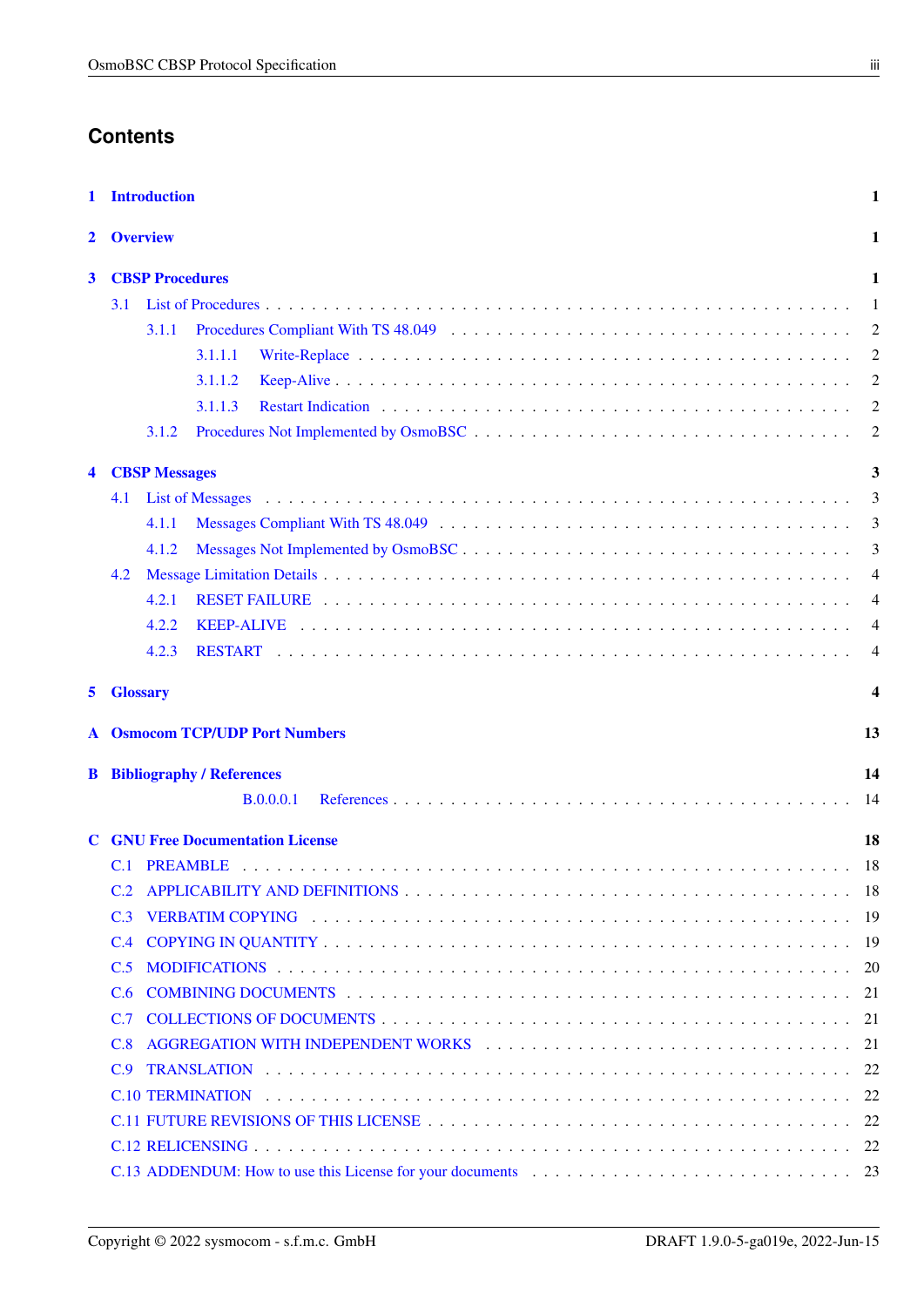## <span id="page-3-0"></span>**1 Introduction**

This document describes the CBSP interface of OsmoBSC as spoken on the BSC-CBC interface. Based on 3GPP TS 48.049 [\[3gpp-ts-48-049\],](#page-18-0) this document indicates which of the 3GPP specified CBSP messages and IEs are implemented according to 3GPP specifications, which of these are not or not fully implemented, as well as OsmoBSC-specific extensions to the CBSP interface not specified by 3GPP.

For details on the standard CBSP messages and IE definitions, please refer to the 3GPP documents.

Table 1: 3GPP document versions referred to by this document

Table 2: IETF documents referred to by his document

| 10 <sup>7</sup><br>$-$ | - -- --<br>.<br>Эľ<br><b>LOCOL</b><br>. |
|------------------------|-----------------------------------------|
|                        |                                         |

## <span id="page-3-1"></span>**2 Overview**

The OsmoBSC BSC-CBC interface consists of CBSP messages transmitted over TCP.

The default TCP destination port number is TCP port 48049; this can be changed by configuration, as described in the OsmoBSC user manual [\[userman-osmobsc\]](#page-16-2) and/or VTY reference manual [\[vty-ref-osmobsc\].](#page-16-3)

Table 3: TCP port numbers used by OsmoBTS Abis/IP

| <b>TCP Port</b> | Usage |
|-----------------|-------|
| <b>Number</b>   |       |
| 48049           | PRCD  |

OsmoBSC implements both *TCP server* and *TCP client* role; it is hence configurable whether the CBC establishes the TCP connection to the BSC (BSC in *TCP server* role) or if the BSC establishes the TCP connection to the CBC (BSC in *TCP client* role).

Currently, only transport of TCP via IPv4 is implemented.

Any IP-capable link-layer protocol implemented in the underlying Linux operating system can be used to transport the IP/TCP/CBSP of OsmoBSC.

## <span id="page-3-2"></span>**3 CBSP Procedures**

#### <span id="page-3-3"></span>**3.1 List of Procedures**

The following tables list the CBSP procedures used by the OsmoBSC BSC-CBC interface, grouped by their level of compliance with 3GPP TS 48.049.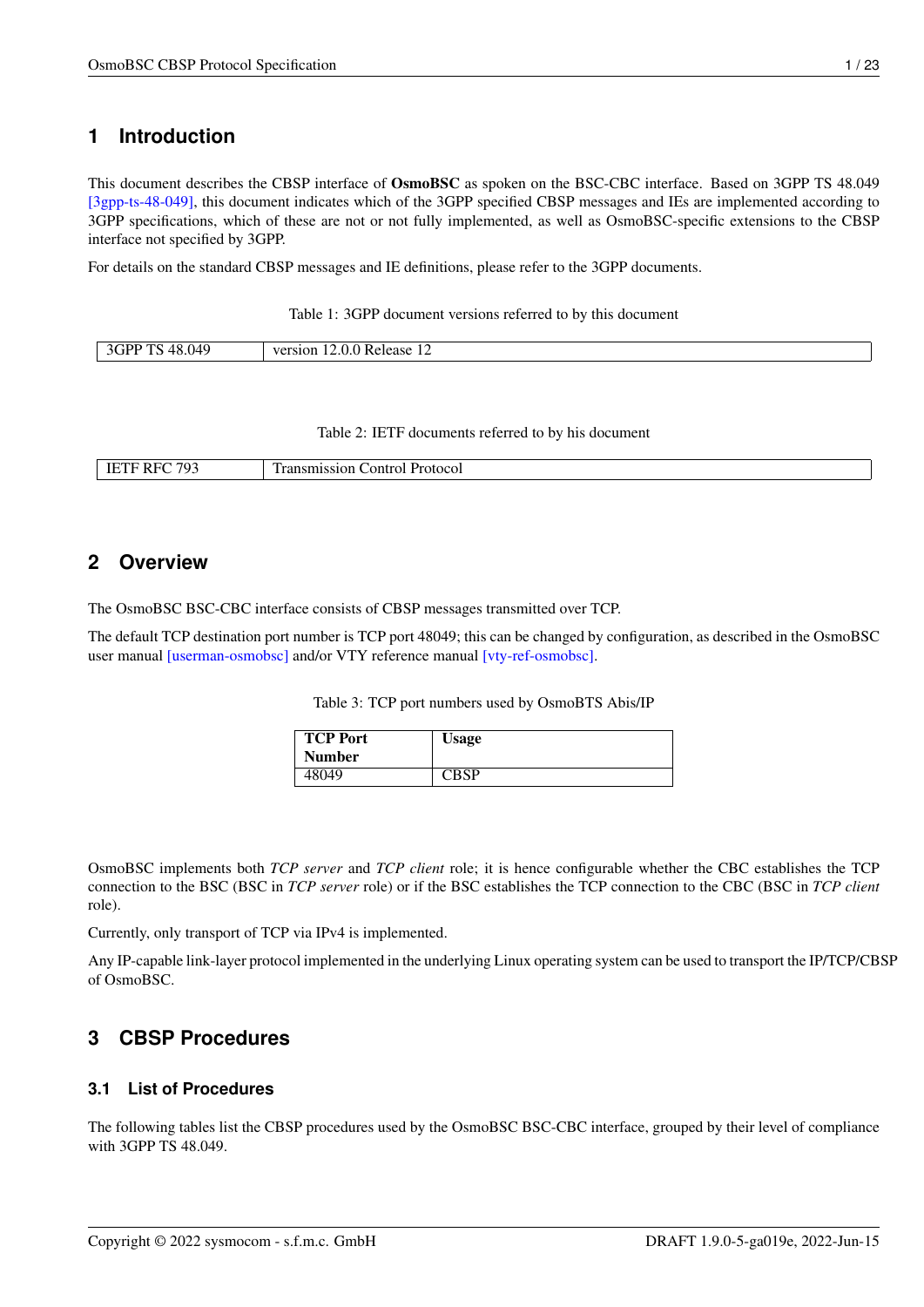#### <span id="page-4-0"></span>**3.1.1 Procedures Compliant With TS 48.049**

Specific additions and limitations apply, see the linked sections.

| TS 48.049         | This document §          | Procedure                 | <b>Originated/Terminated by</b> |
|-------------------|--------------------------|---------------------------|---------------------------------|
|                   |                          |                           | <b>OsmoBSC</b>                  |
| 7.2               | Section $3.1.1.1$        | Write-Replace             | Terminated                      |
| 7.3               | $\overline{\phantom{a}}$ | Kill                      | Terminated                      |
| 7.5               |                          | Message Status Query      | Terminated                      |
| $\overline{7.7a}$ | Section $3.1.1.2$        | Keep Alive                | Terminated                      |
| 7.8               | [?]                      | <b>Restart Indication</b> | Originated                      |

#### Table 4: Procedures compliant with TS 48.049

#### <span id="page-4-1"></span>**3.1.1.1 Write-Replace**

Procedures for *Write* and *Replace* of CBS messages as per 3GPP TS 48.049 Section 7.2.2.2 are fully supported.

Procedures for *Write* and *Replace* of ETWS messages as per 3GPP TS 48.059 Section 7.2.2.2 are fully supported. Transmission of the ETWS Primary Notification is implemented as follows, assuming related support is present in the related BTS and PCU software (true for OsmoBTS >= 1.2.0 and OsmoPCU >= 0.8.0):

- broadcast to MS in idle mode / packet idle mode by sending a vendor-specific A-bis RSL message to each affected BTS. A vendor-specific mechanism is needed as 3GPP TS 48.058 does not specify any standard message for this. See the section on *Osmocom ETWS Command* in [\[osmobts-abis-spec\]](#page-16-4) for more details.
- broadcast to MS in dedicated mode by sending the ETWS PN via every currently active dedicated channel (SDCCH, FACCH) within the affected BTSs.

As an additional clarification to 3GPP TS 48.049, OsmoBSC rejects (via WRITE-REPLACE FAILURE) any *write* procedure for an emergency message if there already is another emergency message active in a cell. The *replace* procedure must be used (by specifying the *Old Serial Number IE*) if the only existing emergency message of a cell shall be replaced.

#### <span id="page-4-2"></span>**3.1.1.2 Keep-Alive**

The Keep-Alive procedure is implemented only in as far as incoming Keep-Alive requests are responded to.

The BSC currently does not use the *Keep Alive Repetition Period IE*. This is permitted as 3GPP TS 48.049 states the information *may* be used by the BSC.

#### <span id="page-4-3"></span>**3.1.1.3 Restart Indication**

Restart indications are currently only sent whenever any BSC-CBC link is established. They are not sent once subsequent cells become available or are re-initialized due to A-bis link failure.

However, CBSP state for both CBS and Emergency messages is kept persistent in the BSC and if cells reboot / restart during the duration of a CBS / emergency message, they will resume broadcasts as expected.

#### <span id="page-4-4"></span>**3.1.2 Procedures Not Implemented by OsmoBSC**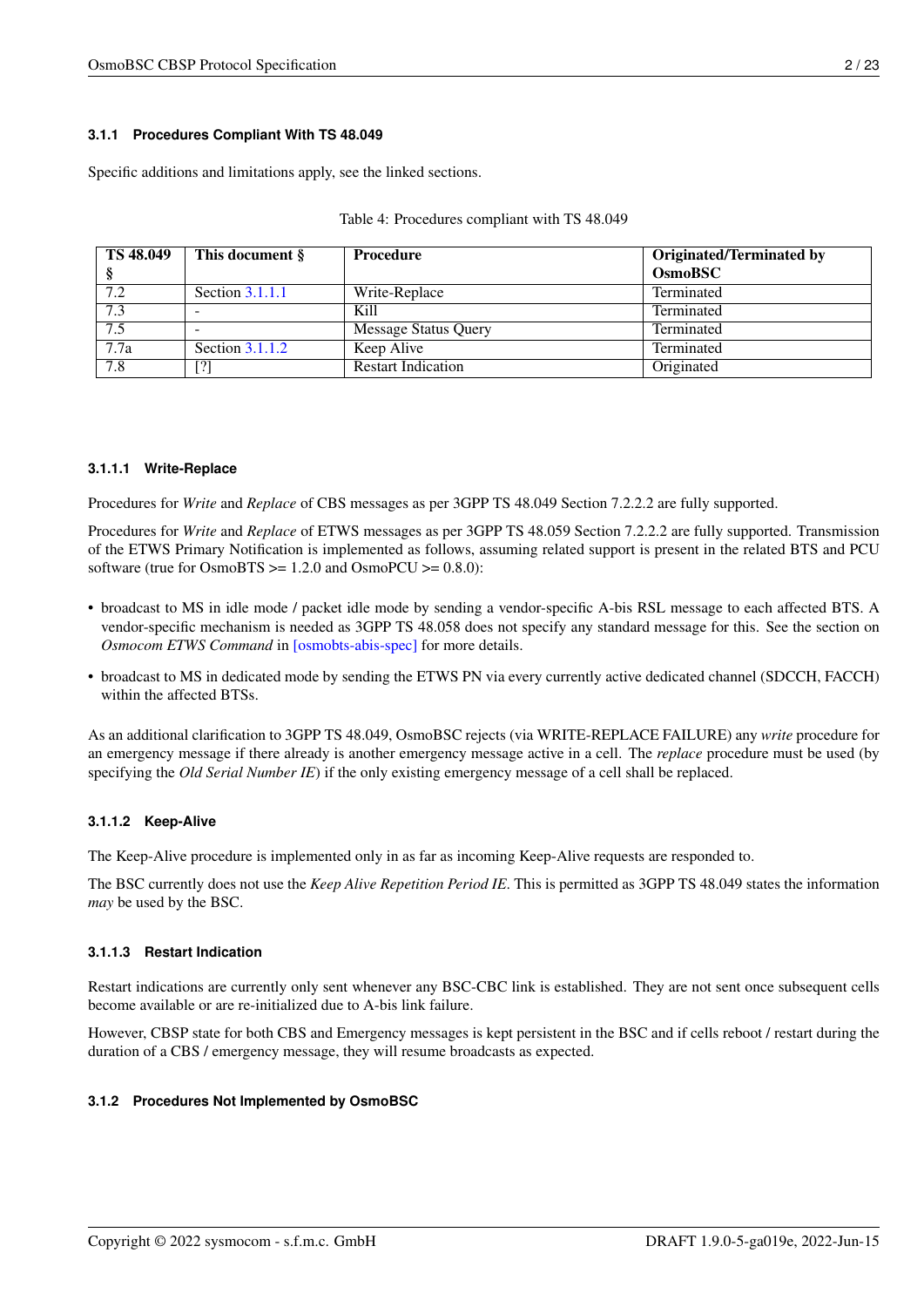| TS 48.049 § | Procedure                  | <b>Originated/Terminated by</b> |
|-------------|----------------------------|---------------------------------|
|             |                            | <b>OsmoBSC</b>                  |
| 7.4         | <b>Load Status Enquiry</b> | Terminated                      |
| 7.6         | <b>Set DRX</b>             | Terminated                      |
| 7.9         | <b>Failure Indication</b>  | Originated                      |
| 7.10        | Error Indication           | Originated                      |

Table 5: 3GPP TS 48.049 procedures not implemented by OsmoBSC

## <span id="page-5-0"></span>**4 CBSP Messages**

### <span id="page-5-1"></span>**4.1 List of Messages**

The following tables list the CBSP messages used by OsmoBSC BSC-CBC interface, grouped by their level of compliance with 3GPP TS 48.049.

#### <span id="page-5-2"></span>**4.1.1 Messages Compliant With TS 48.049**

Specific additions and limitations apply, see the linked sections.

| <b>TS 48.049</b> | This document §          | <b>Message</b>                      | $\leftarrow$ / $\rightarrow$ | <b>Received/Sent by</b> |
|------------------|--------------------------|-------------------------------------|------------------------------|-------------------------|
| ş                |                          |                                     |                              | <b>OsmoBSC</b>          |
| 8.1.3.1          | $\overline{\phantom{a}}$ | <b>WRITE-REPLACE</b>                | $\leftarrow$                 | Received                |
| 8.1.3.2          | $\overline{\phantom{a}}$ | WRITE-REPLACE COMPLETE              | $\rightarrow$                | Sent                    |
| 8.1.3.3          | $\overline{\phantom{a}}$ | <b>WRITE-REPLACE FAILURE</b>        | $\rightarrow$                | Sent                    |
| 8.1.3.4          | $\overline{\phantom{a}}$ | <b>KILL</b>                         | $\leftarrow$                 | Received                |
| 8.1.3.5          | $\overline{\phantom{a}}$ | KILL COMPLETE                       | $\rightarrow$                | Sent                    |
| 8.1.3.6          | $\overline{\phantom{a}}$ | <b>KILL FAILURE</b>                 | $\rightarrow$                | Sent                    |
| 8.1.3.10         | $\overline{\phantom{a}}$ | <b>MESSAGE STATUS QUERY</b>         | $\leftarrow$                 | Received                |
| 8.1.3.11         | $\overline{\phantom{a}}$ | MESSAGE STATUS QUERY COMPLETE       | $\rightarrow$                | Sent                    |
| 8.1.3.12         | $\overline{\phantom{a}}$ | <b>MESSAGE STATUS QUERY FAILURE</b> | $\rightarrow$                | Sent                    |
| 8.1.3.16         | $\overline{\phantom{a}}$ | <b>RESET</b>                        | $\leftarrow$                 | Received                |
| 8.1.3.17         | $\overline{\phantom{a}}$ | <b>RESET COMPLETE</b>               | $\rightarrow$                | Sent                    |
| 8.1.3.18         | Section 4.2.1            | <b>RESET FAILURE</b>                | $\rightarrow$                | Sent                    |
| 8.1.3.18a        | Section 4.2.2            | <b>KEEP-ALIVE</b>                   | $\leftarrow$                 | Received                |
| 8.1.3.18b        | $\overline{\phantom{a}}$ | <b>KEEP-ALIVE COMPLETE</b>          | $\rightarrow$                | Sent                    |
| 8.1.3.19         | Section 4.2.3            | <b>RESTART</b>                      | $\rightarrow$                | Sent                    |

#### <span id="page-5-3"></span>**4.1.2 Messages Not Implemented by OsmoBSC**

Table 7: 3GPP TS 48.049 messages not implemented by OsmoBSC

| TS 48.049 § | <b>Message</b>    | <b>Received/Sent by</b><br><b>OsmoBSC</b> |
|-------------|-------------------|-------------------------------------------|
| 8.1.3.7     | <b>LOAD QUERY</b> | Received                                  |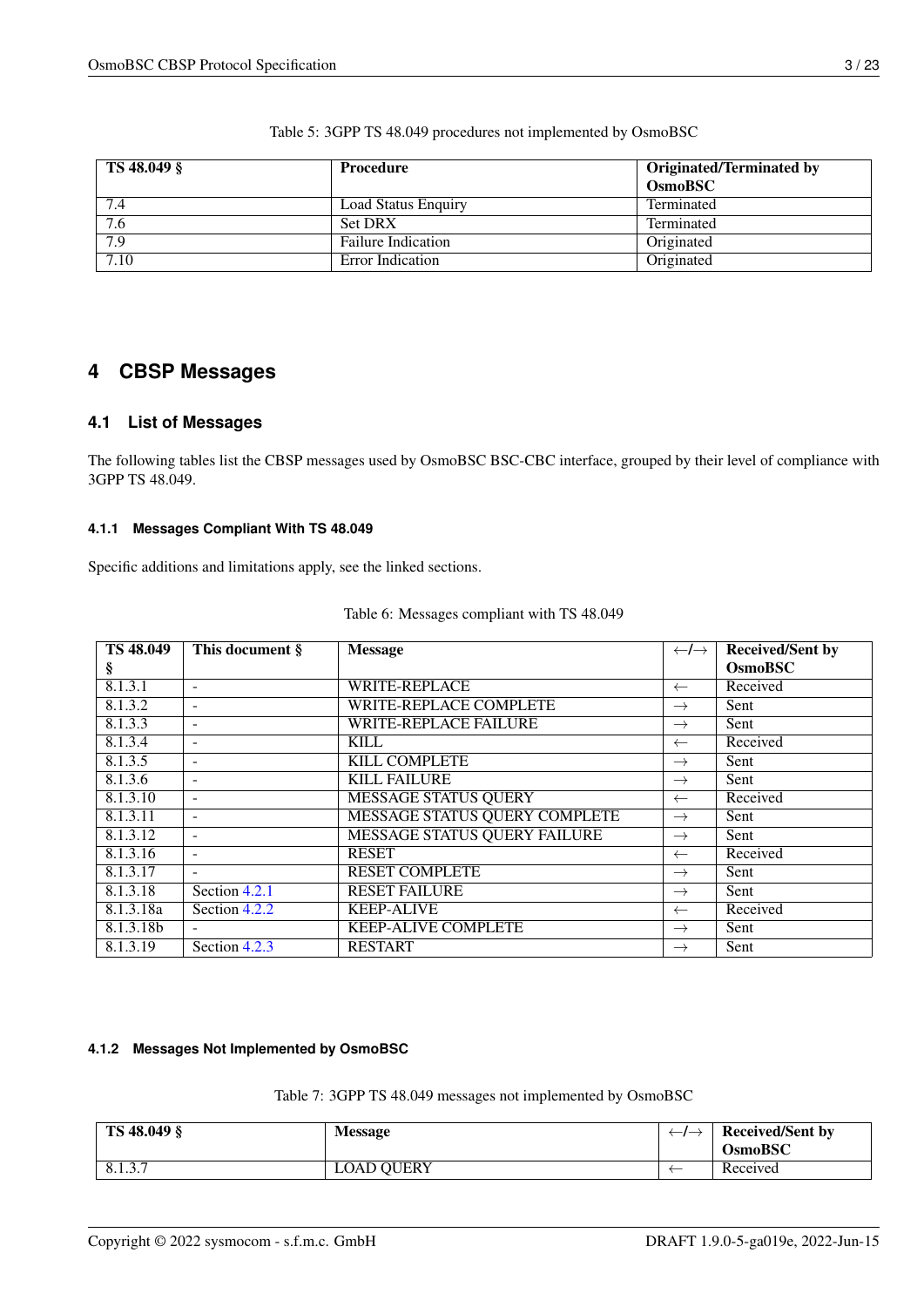#### Table 7: (continued)

| TS 48.049 § | <b>Message</b>             | $\leftarrow$ / $\rightarrow$ | <b>Received/Sent by</b> |
|-------------|----------------------------|------------------------------|-------------------------|
|             |                            |                              | <b>OsmoBSC</b>          |
| 8.1.3.8     | <b>LOAD QUERY COMPLETE</b> | $\rightarrow$                | Sent                    |
| 8.1.3.9     | <b>LOAD QUERY FAILURE</b>  | $\rightarrow$                | Sent                    |
| 8.1.3.13    | <b>SET-DRX</b>             | $\leftarrow$                 | Received                |
| 8.1.3.14    | <b>SET-DRX COMPLETE</b>    | $\rightarrow$                | Sent                    |
| 8.1.3.15    | <b>SET-DRX FAILURE</b>     | $\rightarrow$                | Sent                    |
| 8.1.3.20    | <b>FAILURE</b>             | $\rightarrow$                | Sent                    |
| 8.1.3.21    | <b>ERROR INDICATION</b>    | $\rightarrow$                | Sent                    |

### <span id="page-6-0"></span>**4.2 Message Limitation Details**

#### <span id="page-6-1"></span>**4.2.1 RESET FAILURE**

Encoding of this message is implemented, but there is currently no condition in the OsmoBSC code that would make a RESET operation fail on an existing cell, except if the CBC were to identify a non-existent cell in its *Cell List IE*.

#### <span id="page-6-2"></span>**4.2.2 KEEP-ALIVE**

The message is received and generates a corresponding KEEP-ALIVE COMPLETE answer. However, the *Keep Alive Repetition Period IE* is not interpreted.

#### <span id="page-6-3"></span>**4.2.3 RESTART**

The RESTART message is sent only at the time of establishment of every CBSP link. It is not sent when subsequent cells become available during runtime of the CBSP link.

## <span id="page-6-4"></span>**5 Glossary**

#### 2FF

2nd Generation Form Factor; the so-called plug-in SIM form factor

#### 3FF

3rd Generation Form Factor; the so-called microSIM form factor

#### 3GPP

3rd Generation Partnership Project

#### 4FF

4th Generation Form Factor; the so-called nanoSIM form factor

#### A Interface

Interface between BTS and BSC, traditionally over E1 (*3GPP TS 48.008* [\[3gpp-ts-48-008\]\)](#page-18-1)

#### A3/A8

Algorithm 3 and 8; Authentication and key generation algorithm in GSM and GPRS, typically COMP128v1/v2/v3 or MILENAGE are typically used

#### $A<sub>5</sub>$

Algorithm 5; Air-interface encryption of GSM; currently only A5/0 (no encryption), A5/1 and A5/3 are in use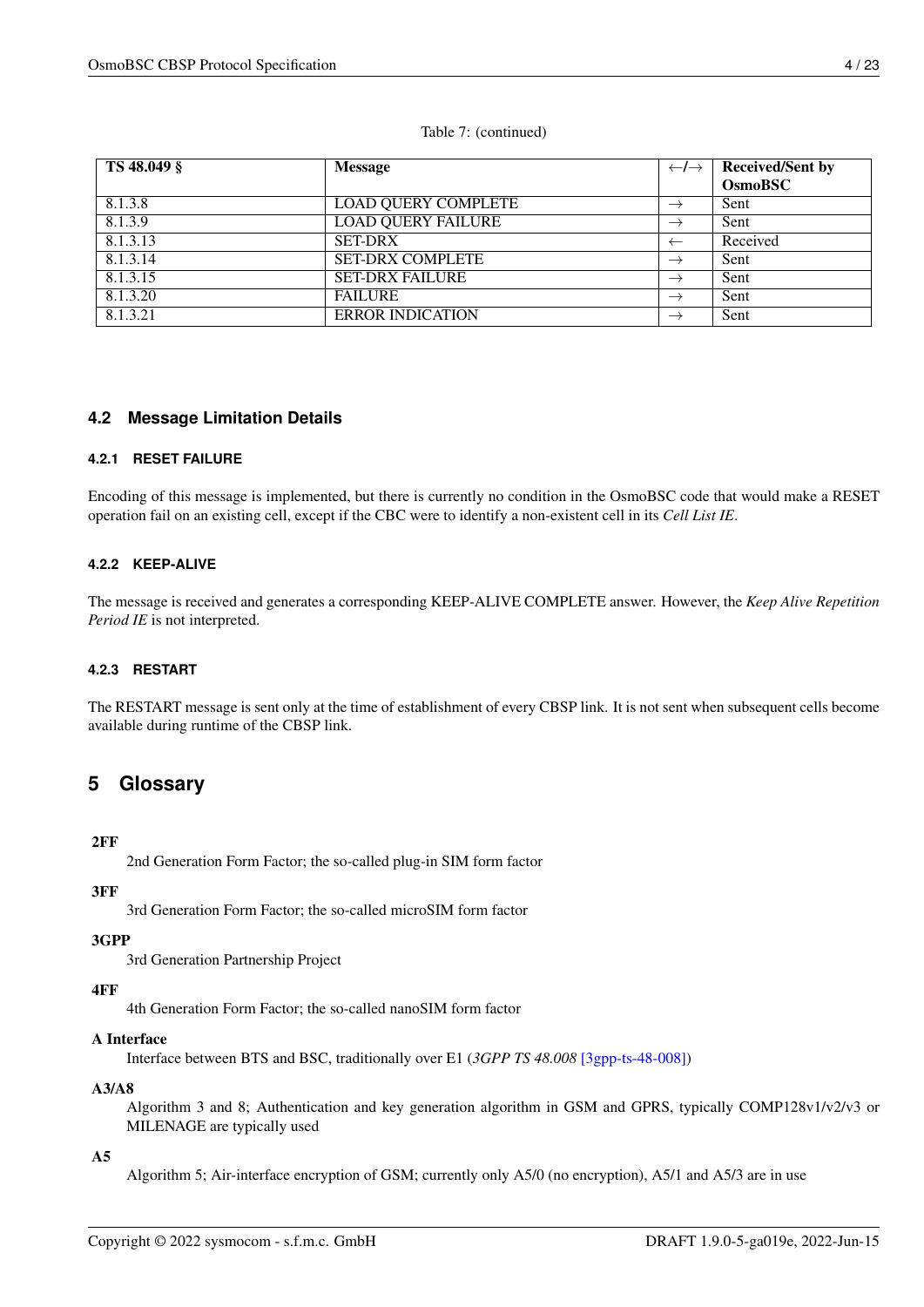#### Abis Interface

Interface between BTS and BSC, traditionally over E1 (*3GPP TS 48.058* [\[3gpp-ts-48-058\]](#page-19-0) and *3GPP TS 52.021* [\[3gpp-ts-](#page-19-1)[52-021\]\)](#page-19-1)

#### $\Delta$ CC

Access Control Class; every BTS broadcasts a bit-mask of permitted ACC, and only subscribers with a SIM of matching ACC are permitted to use that BTS

#### AGCH

Access Grant Channel on Um interface; used to assign a dedicated channel in response to RACH request

#### AGPL

GNU Affero General Public License, a copyleft-style Free Software License

#### AQPSK

Adaptive QPSK, a modulation scheme used by VAMOS channels on Downlink

#### ARFCN

Absolute Radio Frequency Channel Number; specifies a tuple of uplink and downlink frequencies

#### AUC

Authentication Center; central database of authentication key material for each subscriber

#### **BCCH**

Broadcast Control Channel on Um interface; used to broadcast information about Cell and its neighbors

#### $BCC$

Base Station Color Code; short identifier of BTS, lower part of BSIC

#### BTS

Base Transceiver Station

#### **BSC**

Base Station Controller

#### **BSIC**

Base Station Identity Code; 16bit identifier of BTS within location area

#### **BSSGP**

Base Station Subsystem Gateway Protocol (*3GPP TS 48.018* [\[3gpp-ts-48-018\]\)](#page-18-2)

#### **BVCI**

BSSGP Virtual Circuit Identifier

#### **CBC**

Cell Broadcast Centre; central entity of Cell Broadcast service

#### **CBCH**

Cell Broadcast Channel; used to transmit Cell Broadcast SMS (SMS-CB)

#### **CBS**

Cell Broadcast Service

#### **CBSP**

Cell Broadcast Service Protocol (*3GPP TS 48.049* [\[3gpp-ts-48-049\]\)](#page-18-0)

#### CC

Call Control; Part of the GSM Layer 3 Protocol

#### **CCCH**

Common Control Channel on Um interface; consists of RACH (uplink), BCCH, PCH, AGCH (all downlink)

#### Cell

A cell in a cellular network, served by a BTS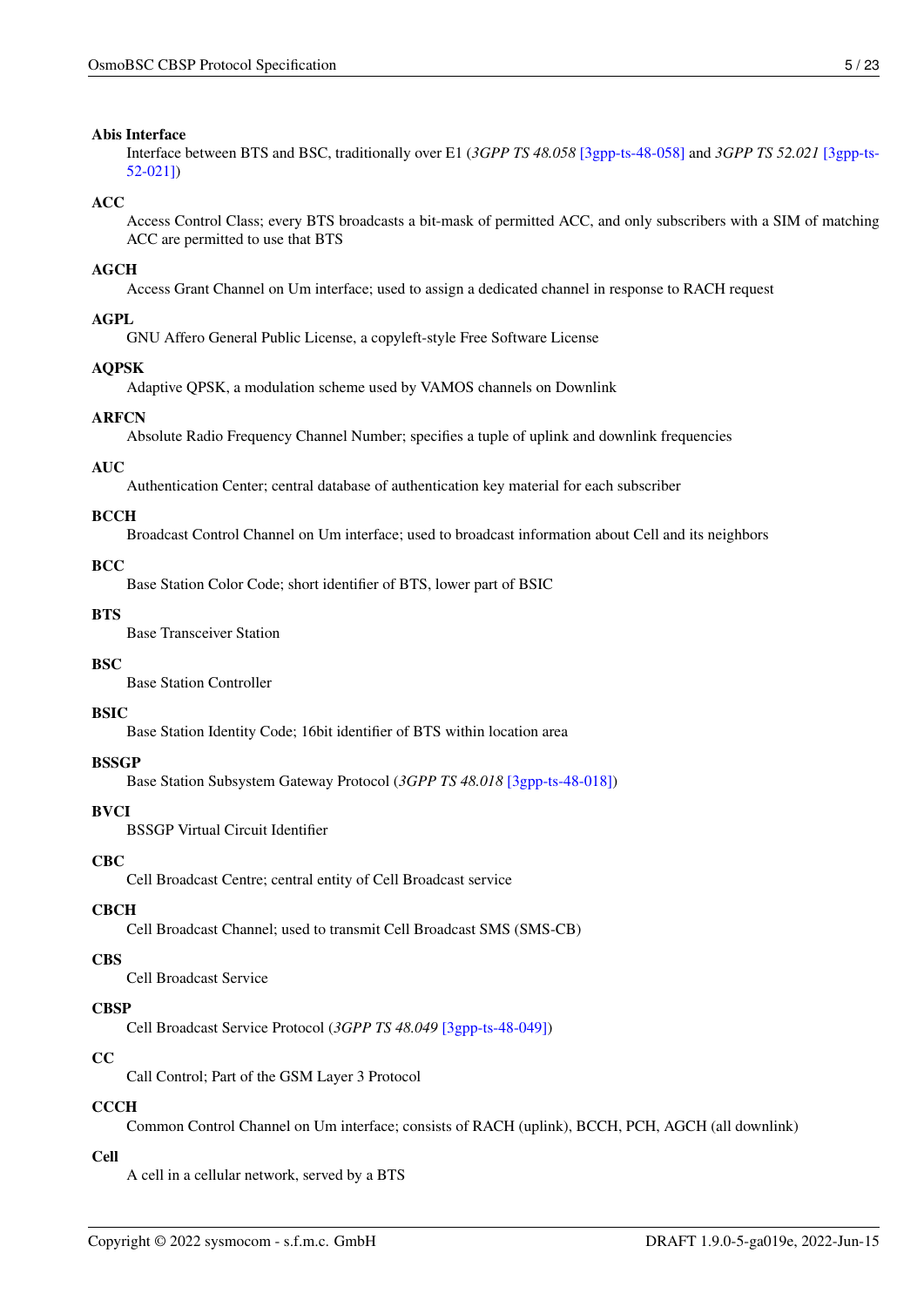#### **CEPT**

Conférence européenne des administrations des postes et des télécommunications; European Conference of Postal and Telecommunications Administrations.

#### **CGI**

Cell Global Identifier comprised of MCC, MNC, LAC and BSIC

#### **CSFB**

Circiut-Switched Fall Back; Mechanism for switching from LTE/EUTRAN to UTRAN/GERAN when circuit-switched services such as voice telephony are required.

#### dB

deci-Bel; relative logarithmic unit

#### dBm

deci-Bel (milliwatt); unit of measurement for signal strength of radio signals

#### DHCP

Dynamic Host Configuration Protocol (*IETF RFC 2131* [\[ietf-rfc2131\]\)](#page-19-2)

#### downlink

Direction of messages / signals from the network core towards the mobile phone

#### **DSCP**

Differentiated Services Code Point (*IETF RFC 2474* [\[ietf-rfc2474\]\)](#page-19-3)

#### **DSP**

Digital Signal Processor

#### dvnixload

Tool to program UBL and the Bootloader on a sysmoBTS

#### **EDGE**

Enhanced Data rates for GPRS Evolution; Higher-speed improvement of GPRS; introduces 8PSK

#### **EGPRS**

Enhanced GPRS; the part of EDGE relating to GPRS services

#### EIR

Equipment Identity Register; core network element that stores and manages IMEI numbers

## ESME

External SMS Entity; an external application interfacing with a SMSC over SMPP

#### **ETSI**

European Telecommunications Standardization Institute

#### FPGA

Field Programmable Gate Array; programmable digital logic hardware

#### Gb

Interface between PCU and SGSN in GPRS/EDGE network; uses NS, BSSGP, LLC

#### GERAN

GPRS/EDGE Radio Access Network

#### **GFDL**

GNU Free Documentation License; a copyleft-style Documentation License

#### **GGSN**

GPRS Gateway Support Node; gateway between GPRS and external (IP) network

#### **GMSK**

Gaussian Minimum Shift Keying; modulation used for GSM and GPRS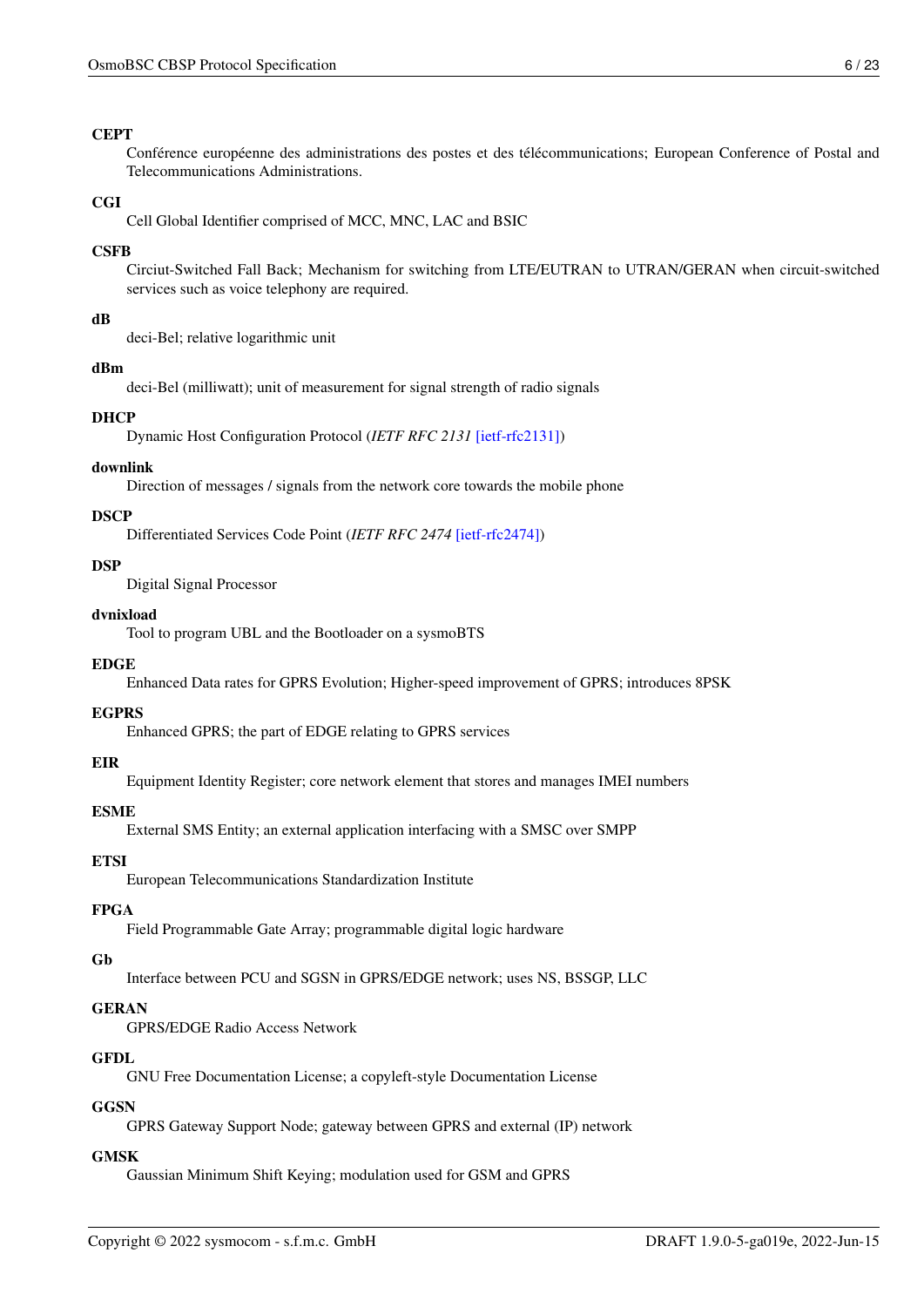#### GPL

GNU General Public License, a copyleft-style Free Software License

#### Gp

Gp interface between SGSN and GGSN; uses GTP protocol

#### GPRS

General Packet Radio Service; the packet switched 2G technology

#### GPS

Global Positioning System; provides a highly accurate clock reference besides the global position

#### GSM

Global System for Mobile Communications. ETSI/3GPP Standard of a 2G digital cellular network

#### GSMTAP

GSM tap; pseudo standard for encapsulating GSM protocol layers over UDP/IP for analysis

## **GSUP**

Generic ubscriber Update Protocol. Osmocom-specific alternative to TCAP/MAP

#### GT

Global Title; an address in SCCP

#### **GTP**

GPRS Tunnel Protocol; used between SGSN and GGSN

#### HLR

Home Location Register; central subscriber database of a GSM network

#### HNB-GW

Home NodeB Gateway. Entity between femtocells (Home NodeB) and CN in 3G/UMTS.

#### HPLMN

Home PLMN; the network that has issued the subscriber SIM and has his record in HLR

#### IE

Information Element

#### IMEI

International Mobile Equipment Identity; unique 14-digit decimal number to globally identify a mobile device, optionally with a 15th checksum digit

#### IMEISV

IMEI software version; unique 14-digit decimal number to globally identify a mobile device (same as IMEI) plus two software version digits (total digits: 16)

#### IMSI

International Mobile Subscriber Identity; 15-digit unique identifier for the subscriber/SIM; starts with MCC/MNC of issuing operator

## IP

Internet Protocol (*IETF RFC 791* [\[ietf-rfc791\]\)](#page-19-4)

## IPA

*ip.access GSM over IP* protocol; used to multiplex a single TCP connection

## Iu

Interface in 3G/UMTS between RAN and CN

## IuCS

Iu interface for circuit-switched domain. Used in 3G/UMTS between RAN and MSC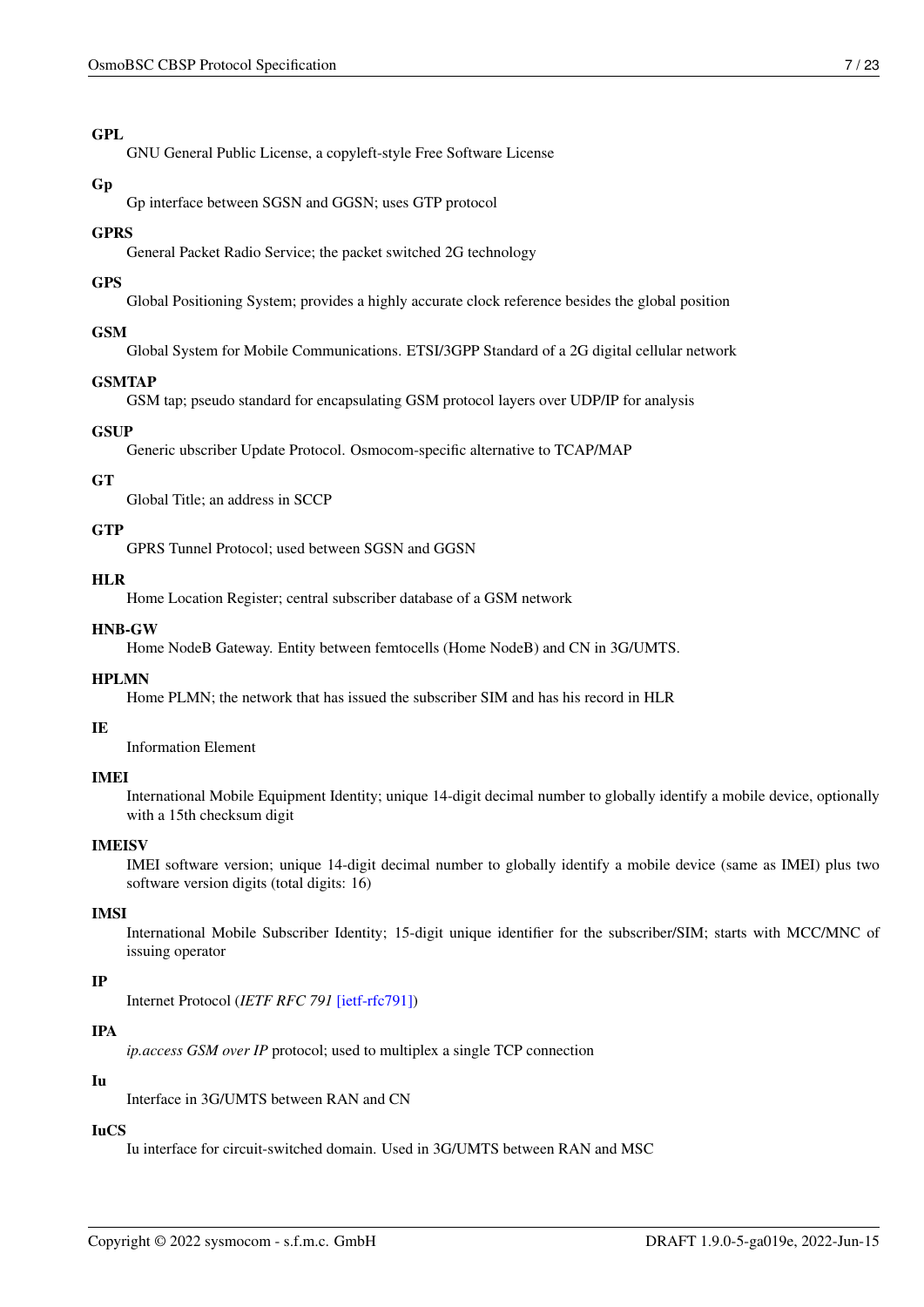#### IuPS

Iu interface for packet-switched domain. Used in 3G/UMTS between RAN and SGSN

#### LAC

Location Area Code; 16bit identifier of Location Area within network

#### LAPD

Link Access Protocol, D-Channel (*ITU-T Q.921* [\[itu-t-q921\]\)](#page-20-3)

#### LAPDm

Link Access Protocol Mobile (*3GPP TS 44.006* [\[3gpp-ts-44-006\]\)](#page-18-3)

#### LLC

Logical Link Control; GPRS protocol between MS and SGSN (*3GPP TS 44.064* [\[3gpp-ts-44-064\]\)](#page-18-4)

#### Location Area

Location Area; a geographic area containing multiple BTS

#### LU

Location Updating; can be of type IMSI-Attach or Periodic. Procedure that indicates a subscriber's physical presence in a given radio cell.

#### M2PA

MTP2 Peer-to-Peer Adaptation; a SIGTRAN Variant (*RFC 4165* [\[ietf-rfc4165\]\)](#page-19-5)

## M2UA

MTP2 User Adaptation; a SIGTRAN Variant (*RFC 3331* [\[ietf-rfc3331\]\)](#page-19-6)

#### M3UA

MTP3 User Adaptation; a SIGTRAN Variant (*RFC 4666* [\[ietf-rfc4666\]\)](#page-19-7)

#### **MCC**

Mobile Country Code; unique identifier of a country, e.g. 262 for Germany

#### MFF

Machine-to-Machine Form Factor; a SIM chip package that is soldered permanently onto M2M device circuit boards.

#### **MGW**

Media Gateway

#### MM

Mobility Management; part of the GSM Layer 3 Protocol

#### MNC

Mobile Network Code; identifies network within a country; assigned by national regulator

#### **MNCC**

Mobile Network Call Control; Unix domain socket based Interface between MSC and external call control entity like osmo-sip-connector

#### MNO

Mobile Network Operator; operator with physical radio network under his MCC/MNC

#### MO

Mobile Originated. Direction from Mobile (MS/UE) to Network

#### MS

Mobile Station; a mobile phone / GSM Modem

#### MSC

Mobile Switching Center; network element in the circuit-switched core network

## MSC pool

A number of redundant MSCs serving the same core network, which a BSC / RNC distributes load across; see also the "MSC Pooling" chapter in OsmoBSC's user manual [\[userman-osmobsc\]](#page-16-2) and *3GPP TS 23.236* [\[3gpp-ts-23-236\]](#page-18-5)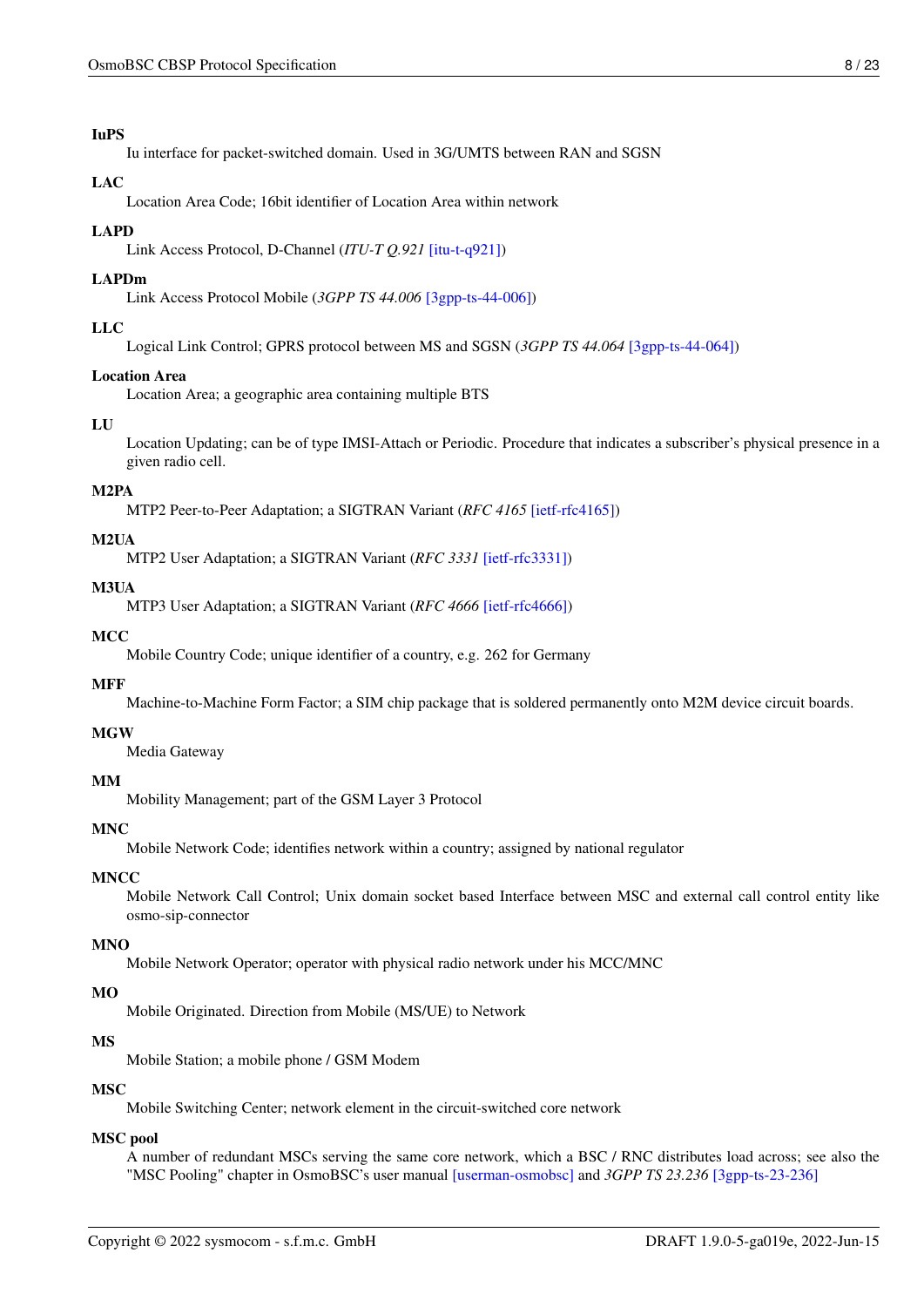#### MSISDN

Mobile Subscriber ISDN Number; telephone number of the subscriber

#### **MT**

Mobile Terminated. Direction from Network to Mobile (MS/UE)

#### **MTP**

Message Transfer Part; SS7 signaling protocol (*ITU-T Q.701* [\[itu-t-q701\]\)](#page-19-8)

#### MVNO

Mobile Virtual Network Operator; Operator without physical radio network

#### **NCC**

Network Color Code; assigned by national regulator

#### **NITB**

Network In The Box; combines functionality traditionally provided by BSC, MSC, VLR, HLR, SMSC functions; see OsmoNITB

#### NRI

Network Resource Indicator, typically 10 bits of a TMSI indicating which MSC of an MSC pool attached the subscriber; see also the "MSC Pooling" chapter in OsmoBSC's user manual [\[userman-osmobsc\]](#page-16-2) and *3GPP TS 23.236* [\[3gpp-ts-23-](#page-18-5) [236\]](#page-18-5)

#### NSEI

NS Entity Identifier

#### **NVCI**

NS Virtual Circuit Identifier

#### NWL

Network Listen; ability of some BTS to receive downlink from other BTSs

#### NS

Network Service; protocol on Gb interface (*3GPP TS 48.016* [\[3gpp-ts-48-016\]\)](#page-18-6)

#### OCXO

Oven Controlled Crystal Oscillator; very high precision oscillator, superior to a VCTCXO

#### OML

Operation & Maintenance Link (ETSI/*3GPP TS 52.021* [\[3gpp-ts-52-021\]\)](#page-19-1)

#### OpenBSC

Open Source implementation of GSM network elements, specifically OsmoBSC, OsmoNITB, OsmoSGSN

#### **OpenGGSN**

Open Source implementation of a GPRS Packet Control Unit

#### OpenVPN

Open-Source Virtual Private Network; software employed to establish encrypted private networks over untrusted public networks

#### Osmocom

Open Source MObile COMmunications; collaborative community for implementing communications protocols and systems, including GSM, GPRS, TETRA, DECT, GMR and others

#### OsmoBSC

Open Source implementation of a GSM Base Station Controller

#### OsmoNITB

Open Source implementation of a GSM Network In The Box, combines functionality traditionally provided by BSC, MSC, VLR, HLR, AUC, SMSC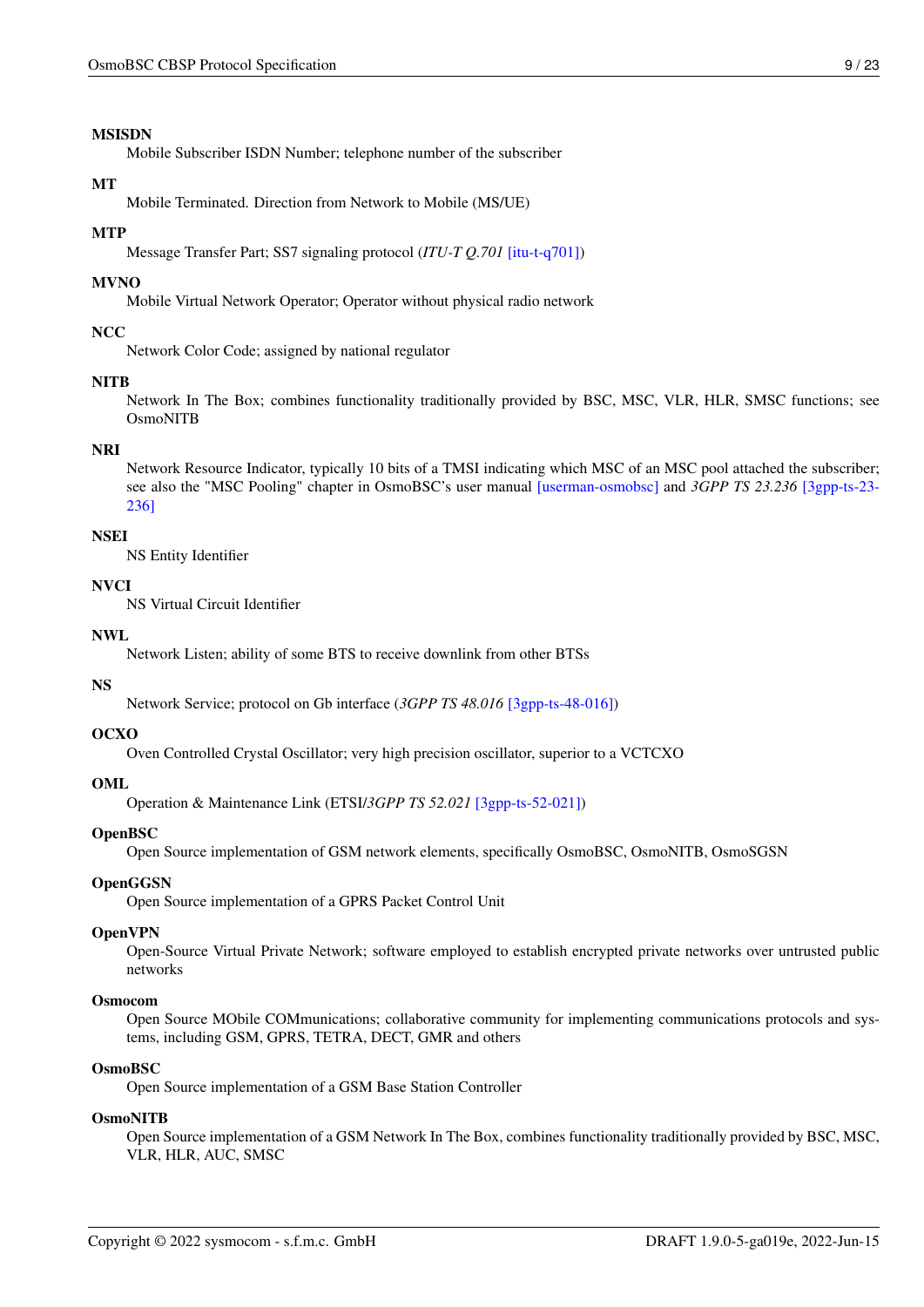#### OsmoSGSN

Open Source implementation of a Serving GPRS Support Node

#### OsmoPCU

Open Source implementation of a GPRS Packet Control Unit

#### **OTA**

Over-The-Air; Capability of operators to remotely reconfigure/reprogram ISM/USIM cards

#### PC

Point Code; an address in MTP

#### **PCH**

Paging Channel on downlink Um interface; used by network to page an MS

#### **PCP**

Priority Code Point (*IEEE 802.1Q* [?])

## **PCU**

Packet Control Unit; used to manage Layer 2 of the GPRS radio interface

#### PDCH

Packet Data Channel on Um interface; used for GPRS/EDGE signalling + user data

#### PIN

Personal Identification Number; a number by which the user authenticates to a SIM/USIM or other smart card

#### PLMN

Public Land Mobile Network; specification language for a single GSM network

#### PUK

PIN Unblocking Code; used to unblock a blocked PIN (after too many wrong PIN attempts)

#### RAC

Routing Area Code; 16bit identifier for a Routing Area within a Location Area

#### RACH

Random Access Channel on uplink Um interface; used by MS to request establishment of a dedicated channel

#### RAM

Remote Application Management; Ability to remotely manage (install, remove) Java Applications on SIM/USIM Card

#### RF

Radio Frequency

#### RFM

Remote File Management; Ability to remotely manage (write, read) files on a SIM/USIM card

#### Roaming

Procedure in which a subscriber of one network is using the radio network of another network, often in different countries; in some countries national roaming exists

#### Routing Area

Routing Area; GPRS specific sub-division of Location Area

#### RR

Radio Resources; Part of the GSM Layer 3 Protocol

#### RSL

Radio Signalling Link (*3GPP TS 48.058* [\[3gpp-ts-48-058\]\)](#page-19-0)

#### **RTP**

Real-Time Transport Protocol (*IETF RFC 3550* [\[ietf-rfc3550\]\)](#page-19-9); Used to transport audio/video streams over UDP/IP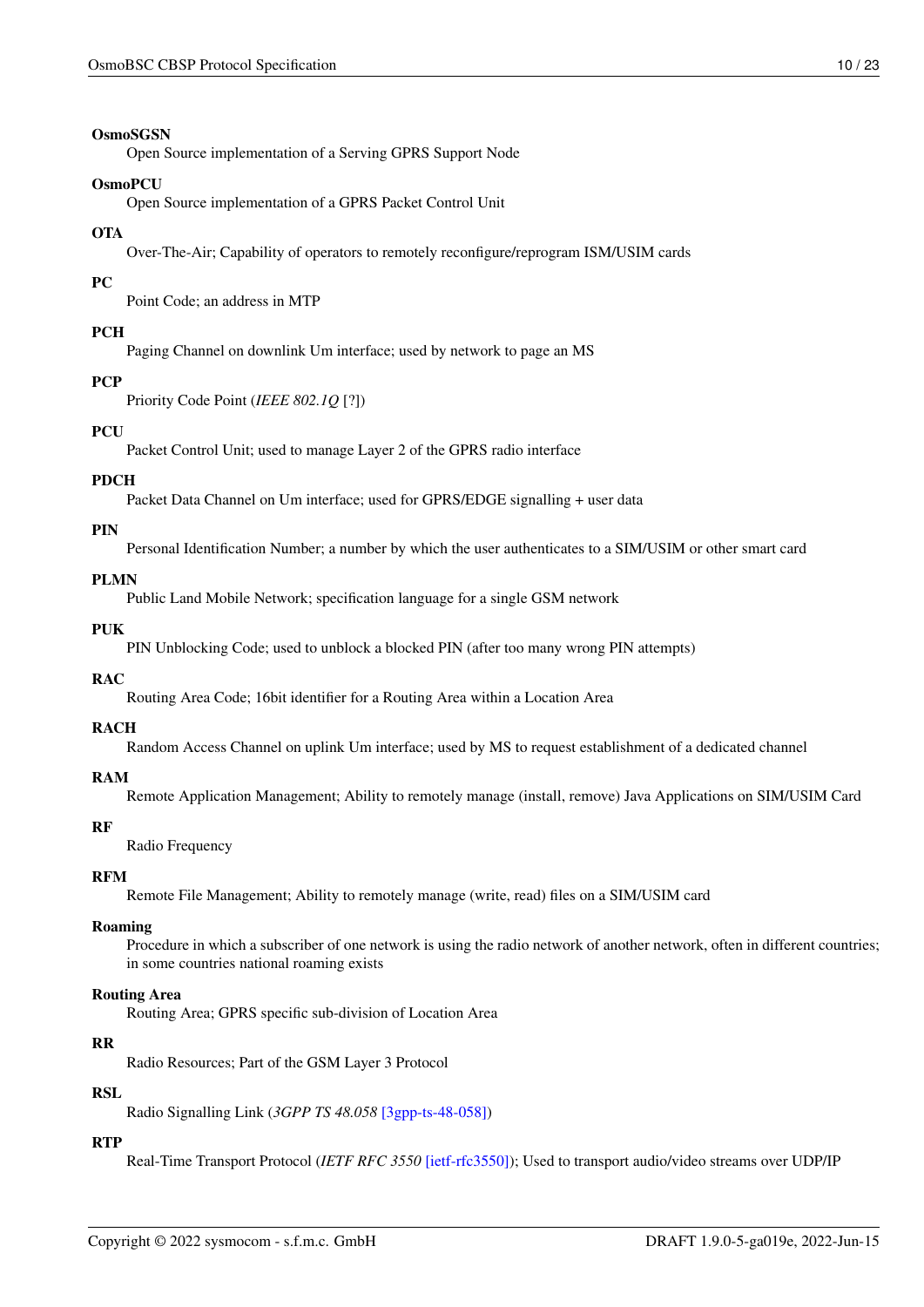#### SACCH

Slow Associate Control Channel on Um interface; bundled to a TCH or SDCCH, used for signalling in parallel to active dedicated channel

#### **SCCP**

Signaling Connection Control Part; SS7 signaling protocol (*ITU-T Q.711* [\[itu-t-q711\]\)](#page-20-4)

#### **SDCCH**

Slow Dedicated Control Channel on Um interface; used for signalling and SMS transport in GSM

#### SDK

Software Development Kit

#### SGs

Interface between MSC (GSM/UMTS) and MME (LTE/EPC) to facilitate CSFB and SMS.

#### **SGSN**

Serving GPRS Support Node; Core network element for packet-switched services in GSM and UMTS.

#### SIGTRAN

Signaling Transport over IP (*IETF RFC 2719* [\[ietf-rfc2719\]\)](#page-19-10)

#### SIM

Subscriber Identity Module; small chip card storing subscriber identity

#### Site

A site is a location where one or more BTSs are installed, typically three BTSs for three sectors

## SMPP

Short Message Peer-to-Peer; TCP based protocol to interface external entities with an SMSC

#### **SMSC**

Short Message Service Center; store-and-forward relay for short messages

#### SS7

Signaling System No. 7; Classic digital telephony signaling system

#### SS

Supplementary Services; query and set various service parameters between subscriber and core network (e.g. USSD, 3rd-party calls, hold/retrieve, advice-of-charge, call deflection)

#### **SSH**

Secure Shell; *IETF RFC 4250* [\[ietf-rfc4251\]](#page-19-11) to 4254

#### **SSN**

Sub-System Number; identifies a given SCCP Service such as MSC, HLR

#### **STP**

Signaling Transfer Point; A Router in SS7 Networks

#### **SUA**

SCCP User Adaptation; a SIGTRAN Variant (*RFC 3868* [\[ietf-rfc3868\]\)](#page-19-12)

#### syslog

System logging service of UNIX-like operating systems

#### System Information

A set of downlink messages on the BCCH and SACCH of the Um interface describing properties of the cell and network

#### **TCH**

Traffic Channel; used for circuit-switched user traffic (mostly voice) in GSM

#### **TCP**

Transmission Control Protocol; (*IETF RFC 793* [\[ietf-rfc793\]\)](#page-19-13)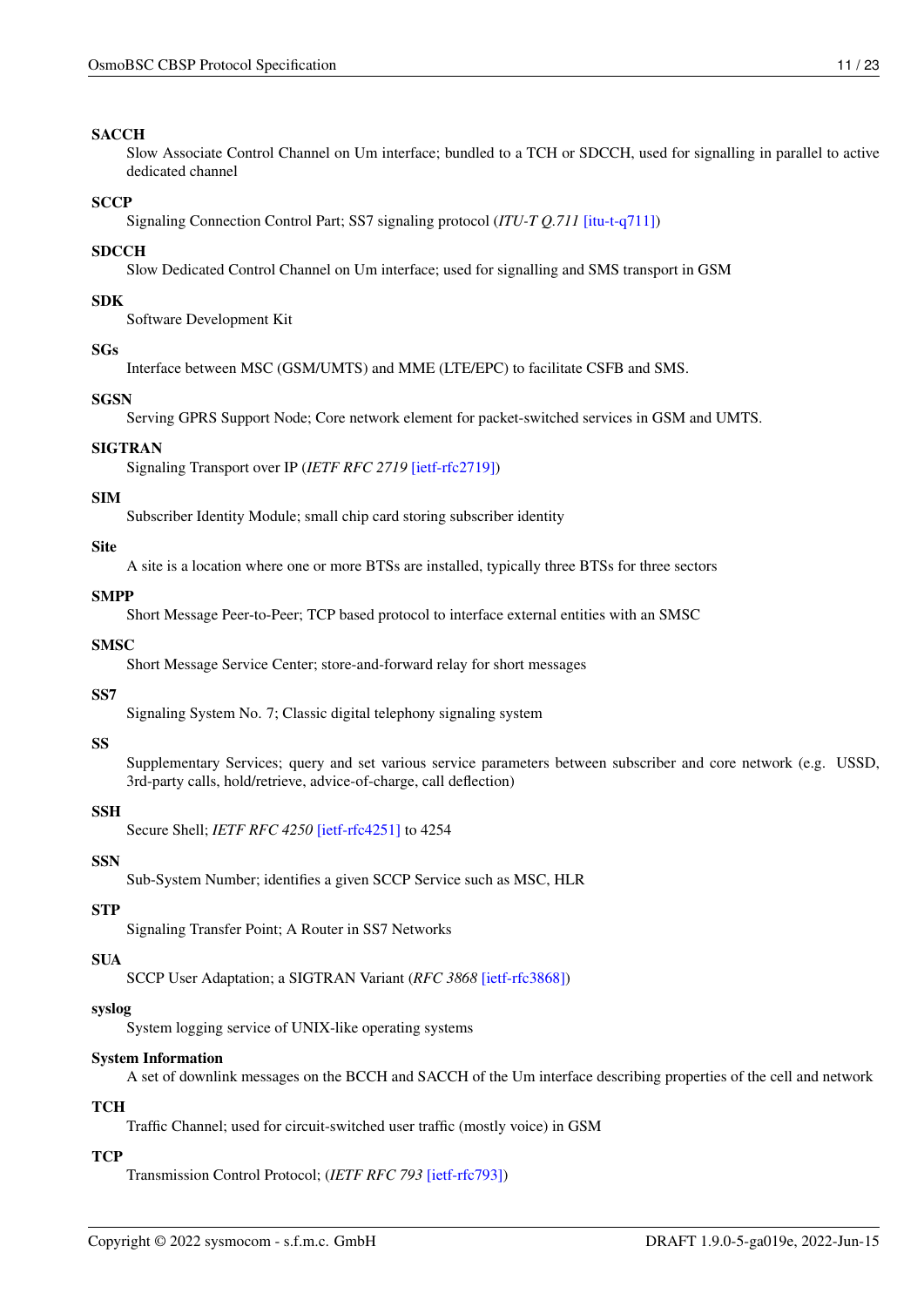#### **TFTP**

Trivial File Transfer Protocol; (*IETF RFC 1350* [\[ietf-rfc1350\]\)](#page-19-14)

#### TOS

Type Of Service; bit-field in IPv4 header, now re-used as DSCP (*IETF RFC 791* [\[ietf-rfc791\]\)](#page-19-4)

#### **TRX**

Transceiver; element of a BTS serving a single carrier

#### TS

Technical Specification

#### u-Boot

Boot loader used in various embedded systems

#### UBI

An MTD wear leveling system to deal with NAND flash in Linux

## UBL

Initial bootloader loaded by the TI Davinci SoC

#### UDP

User Datagram Protocol (*IETF RFC 768* [\[ietf-rfc768\]\)](#page-19-15)

#### UICC

Universal Integrated Chip Card; A smart card according to *ETSI TR 102 216* [\[etsi-tr102216\]](#page-19-16)

#### Um interface

U mobile; Radio interface between MS and BTS

#### uplink

Direction of messages: Signals from the mobile phone towards the network

#### USIM

Universal Subscriber Identity Module; application running on a UICC to provide subscriber identity for UMTS and GSM networks

#### USSD

Unstructured Supplementary Service Data; textual dialog between subscriber and core network, e.g. *\*100* → *Your extension is 1234*

#### **VAMOS**

Voice services over Adaptive Multi-user channels on One Slot; an optional extension for GSM specified in Release 9 of 3GPP GERAN specifications (*3GPP TS 48.018* [\[3gpp-ts-48-018\]\)](#page-18-2) allowing two independent UEs to transmit and receive simultaneously on traffic channels

#### **VCTCXO**

Voltage Controlled, Temperature Compensated Crystal Oscillator; a precision oscillator, superior to a classic crystal oscillator, but inferior to an OCXO

#### VLAN

Virtual LAN in the context of Ethernet (*IEEE 802.1Q* [\[ieee-802.1q\]\)](#page-19-17)

#### VLR

Visitor Location Register; volatile storage of attached subscribers in the MSC

#### VPLMN

Visited PLMN; the network in which the subscriber is currently registered; may differ from HPLMN when on roaming

#### VTY

Virtual TeletYpe; a textual command-line interface for configuration and introspection, e.g. the OsmoBSC configuration file as well as its telnet link on port 4242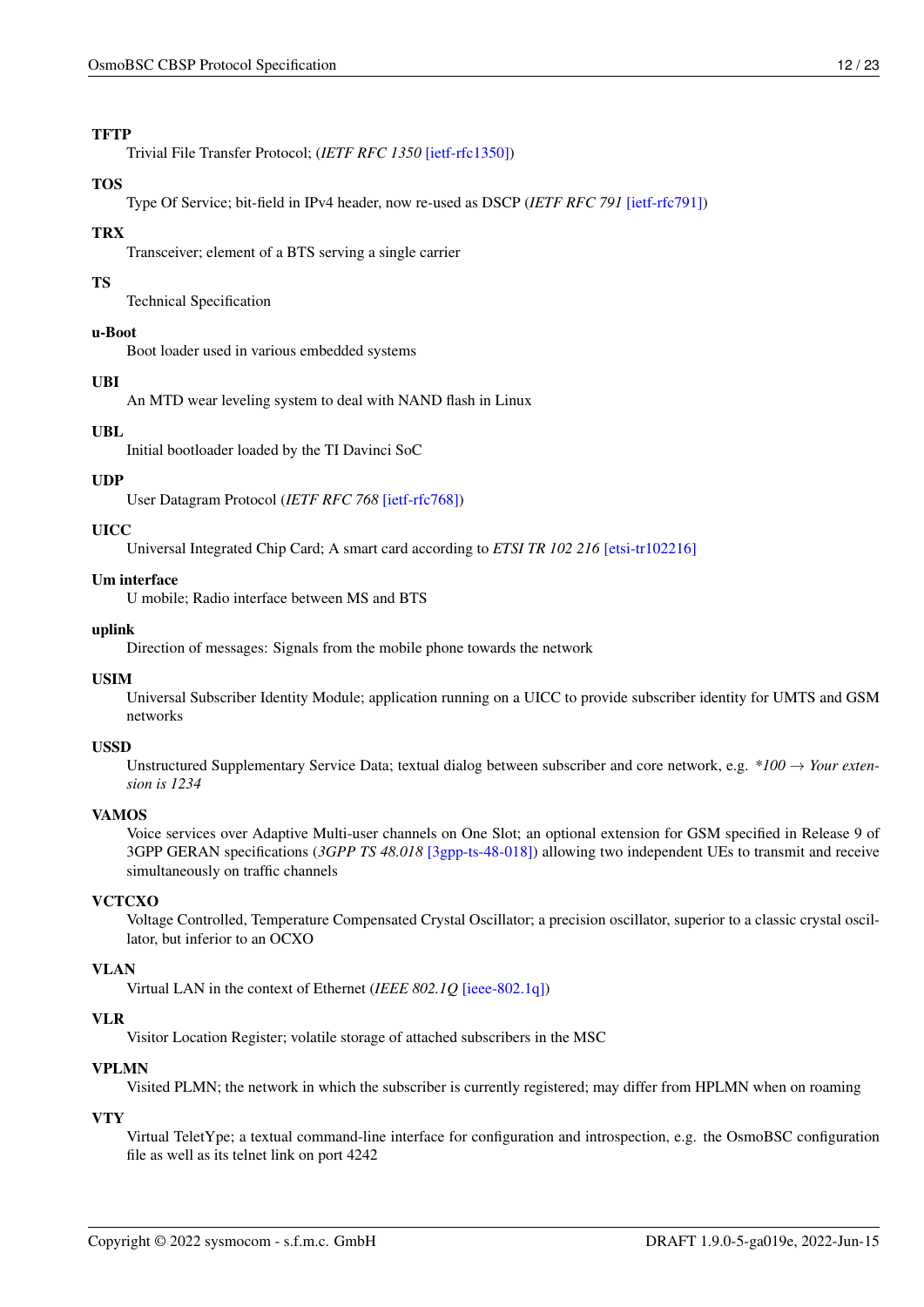## <span id="page-15-0"></span>**A Osmocom TCP/UDP Port Numbers**

The Osmocom GSM system utilizes a variety of TCP/IP based protocols. The table below provides a reference as to which port numbers are used by which protocol / interface.

| L4          | Port              | <b>Purpose</b>                             | <b>Software</b>                 |
|-------------|-------------------|--------------------------------------------|---------------------------------|
| Protocol    | <b>Number</b>     |                                            |                                 |
| UDP         | $\overline{2427}$ | <b>MGCP GW</b>                             | osmo-bsc_mgcp, osmo-mgw         |
| <b>TCP</b>  | 2775              | SMPP (SMS interface for external programs) | osmo-nitb                       |
| <b>TCP</b>  | 3002              | A-bis/IP OML                               | osmo-bts, osmo-bsc, osmo-nitb   |
| <b>TCP</b>  | 3003              | A-bis/IP RSL                               | osmo-bts, osmo-bsc, osmo-nitb   |
| <b>TCP</b>  | 4227              | telnet (VTY)                               | osmo-pcap-client                |
| <b>TCP</b>  | 4228              | telnet (VTY)                               | osmo-pcap-server                |
| <b>TCP</b>  | 4236              | Control Interface                          | osmo-trx                        |
| <b>TCP</b>  | 4237              | telnet (VTY)                               | osmo-trx                        |
| <b>TCP</b>  | 4238              | <b>Control Interface</b>                   | osmo-bts                        |
| <b>TCP</b>  | 4239              | telnet (VTY)                               | osmo-stp                        |
| <b>TCP</b>  | 4240              | telnet (VTY)                               | osmo-pcu                        |
| <b>TCP</b>  | 4241              | telnet (VTY)                               | osmo-bts                        |
| <b>TCP</b>  | 4242              | telnet (VTY)                               | osmo-nitb, osmo-bsc, cellmgr-ng |
| <b>TCP</b>  | 4243              | telnet (VTY)                               | osmo-bsc_mgcp, osmo-mgw         |
| <b>TCP</b>  | 4244              | telnet (VTY)                               | osmo-bsc_nat                    |
| <b>TCP</b>  | 4245              | telnet (VTY)                               | osmo-sgsn                       |
| <b>TCP</b>  | 4246              | telnet (VTY)                               | osmo-gbproxy                    |
| <b>TCP</b>  | 4247              | telnet (VTY)                               | <b>OsmocomBB</b>                |
| <b>TCP</b>  | 4249              | <b>Control Interface</b>                   | osmo-nitb, osmo-bsc             |
| <b>TCP</b>  | 4250              | <b>Control Interface</b>                   | osmo-bsc_nat                    |
| <b>TCP</b>  | 4251              | Control Interface                          | osmo-sgsn                       |
| <b>TCP</b>  | 4252              | telnet (VTY)                               | sysmobts-mgr                    |
| <b>TCP</b>  | 4253              | telnet (VTY)                               | osmo-gtphub                     |
| <b>TCP</b>  | 4254              | telnet (VTY)                               | osmo-msc                        |
| <b>TCP</b>  | 4255              | <b>Control Interface</b>                   | osmo-msc                        |
| <b>TCP</b>  | 4256              | telnet (VTY)                               | osmo-sip-connector              |
| <b>TCP</b>  | 4257              | <b>Control Interface</b>                   | osmo-ggsn, ggsn (OpenGGSN)      |
| <b>TCP</b>  | 4258              | telnet (VTY)                               | osmo-hlr                        |
| <b>TCP</b>  | 4259              | <b>Control Interface</b>                   | osmo-hlr                        |
| <b>TCP</b>  | 4260              | telnet (VTY)                               | osmo-ggsn                       |
| <b>TCP</b>  | 4261              | telnet (VTY)                               | osmo-hnbgw                      |
| <b>TCP</b>  | 4262              | Control Interface                          | osmo-hnbgw                      |
| <b>TCP</b>  | 4263              | <b>Control Interface</b>                   | osmo-gbproxy                    |
| <b>TCP</b>  | 4264              | telnet (VTY)                               | osmo-cbc                        |
| <b>TCP</b>  | 4265              | <b>Control Interface</b>                   | osmo-cbc                        |
| <b>TCP</b>  | 4266              | D-GSM MS Lookup: mDNS serve                | osmo-hlr                        |
| <b>TCP</b>  | 4267              | Control Interface                          | osmo-mgw                        |
| <b>TCP</b>  | 4268              | telnet (VTY)                               | osmo-uecups                     |
| <b>SCTP</b> | 4268              | <b>UECUPS</b>                              | osmo-uecups                     |
| <b>TCP</b>  | 4269              | telnet (VTY)                               | $osmo$ -eld                     |
| <b>TCP</b>  | 4271              | telnet (VTY)                               | osmo-smlc                       |
| <b>TCP</b>  | 4272              | Control Interface                          | osmo-smlc                       |
| <b>TCP</b>  | 4273              | telnet (VTY)                               | osmo-hnodeb                     |
| <b>TCP</b>  | 4274              | Control Interface                          | osmo-hnodeb                     |
| <b>TCP</b>  | 4275              | telnet (VTY)                               | $osmo-upf$                      |
| <b>TCP</b>  | 4276              | Control Interface                          | osmo-upf                        |
| <b>TCP</b>  | 4277              | telnet (VTY)                               | osmo-pfcp-tool                  |

|  |  | Table 8: TCP/UDP port numbers |
|--|--|-------------------------------|
|--|--|-------------------------------|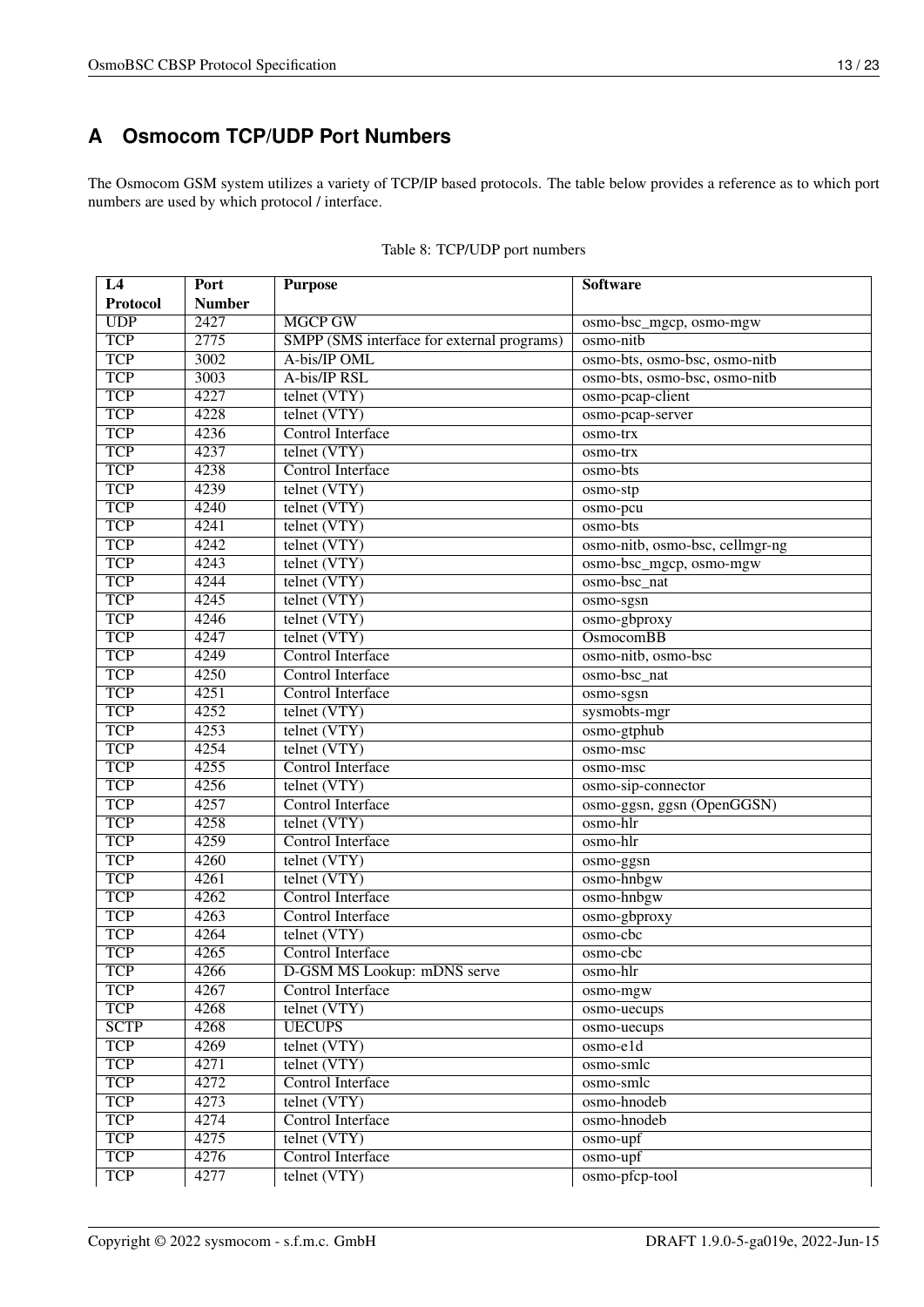#### Table 8: (continued)

| L4         | Port          | <b>Purpose</b>               | <b>Software</b>                   |
|------------|---------------|------------------------------|-----------------------------------|
| Protocol   | <b>Number</b> |                              |                                   |
| <b>TCP</b> | 4278          | Control Interface            | osmo-pfcp-tool                    |
| <b>UDP</b> | 4729          | <b>GSMTAP</b>                | Almost every osmocom project      |
| <b>TCP</b> | 5000          | A/IP                         | osmo-bsc, osmo-bsc nat            |
| <b>UDP</b> | 23000         | GPRS-NS over IP default port | osmo-pcu, osmo-sgsn, osmo-gbproxy |
| <b>TCP</b> | 48049         | BSC-CBC (CBSP) default port  | osmo-bsc, osmo-cbc                |

## <span id="page-16-0"></span>**B Bibliography / References**

#### <span id="page-16-1"></span>**B.0.0.0.1 References**

- [1] [userman-ice1usb] Osmocom Project: icE1usb User Manual.
- [2] [userman-ogt] Pau Espin: osmo-gsm-tester User Manual.
- [3] [userman-remsim] Harald Welte: osmo-remsim User Manual.
- <span id="page-16-4"></span>[4] [osmobts-abis-spec] Neels Hofmeyr & Harald Welte. OsmoBTS Abis Protocol Specification. <https://ftp.osmocom.org/docs/latest/osmobts-abis.pdf>
- <span id="page-16-2"></span>[5] [userman-osmobsc] Osmocom Project: OsmoBSC User Manual. [https://ftp.osmocom.org/docs/latest/osmobsc](https://ftp.osmocom.org/docs/latest/osmobsc-usermanual.pdf)[usermanual.pdf](https://ftp.osmocom.org/docs/latest/osmobsc-usermanual.pdf)
- <span id="page-16-3"></span>[6] [vty-ref-osmobsc] Osmocom Project: OsmoBSC VTY Reference Manual. [https://ftp.osmocom.org/docs/](https://ftp.osmocom.org/docs/latest/osmobsc-vty-reference.pdf) [latest/osmobsc-vty-reference.pdf](https://ftp.osmocom.org/docs/latest/osmobsc-vty-reference.pdf)
- [7] [userman-osmobts] Osmocom Project: OsmoBTS User Manual. [https://ftp.osmocom.org/docs/latest/osmobts](https://ftp.osmocom.org/docs/latest/osmobts-usermanual.pdf)[usermanual.pdf](https://ftp.osmocom.org/docs/latest/osmobts-usermanual.pdf)
- [8] [vty-ref-osmobts] Osmocom Project: OsmoBTS VTY Reference Manual. [https://ftp.osmocom.org/docs/](https://ftp.osmocom.org/docs/latest/osmobts-trx-vty-reference.pdf) [latest/osmobts-trx-vty-reference.pdf](https://ftp.osmocom.org/docs/latest/osmobts-trx-vty-reference.pdf) <https://ftp.osmocom.org/docs/latest/osmobts-sysmo-vty-reference.pdf> <https://ftp.osmocom.org/docs/latest/osmobts-lc15-vty-reference.pdf> [https://ftp.osmocom.org/docs/latest/](https://ftp.osmocom.org/docs/latest/osmobts-oc2g-vty-reference.pdf) [osmobts-oc2g-vty-reference.pdf](https://ftp.osmocom.org/docs/latest/osmobts-oc2g-vty-reference.pdf) <https://ftp.osmocom.org/docs/latest/osmobts-octphy-vty-reference.pdf> <https://ftp.osmocom.org/docs/latest/osmobts-virtual-vty-reference.pdf>
- [9] [userman-osmocbc] Osmocom Project: OsmoCBC User Manual. [https://ftp.osmocom.org/docs/latest/](https://ftp.osmocom.org/docs/latest/osmocbc-usermanual.pdf) [osmocbc-usermanual.pdf](https://ftp.osmocom.org/docs/latest/osmocbc-usermanual.pdf)
- [10] [vty-ref-osmocbc] Osmocom Project: OsmoCBC VTY Reference Manual. [https://ftp.osmocom.org/docs/](https://ftp.osmocom.org/docs/latest/osmocbc-vty-reference.pdf) [latest/osmocbc-vty-reference.pdf](https://ftp.osmocom.org/docs/latest/osmocbc-vty-reference.pdf)
- [11] [userman-osmogbproxy] Osmocom Project: OsmoGBProxy User Manual. [https://ftp.osmocom.org/docs/](https://ftp.osmocom.org/docs/latest/osmogbproxy-usermanual.pdf) [latest/osmogbproxy-usermanual.pdf](https://ftp.osmocom.org/docs/latest/osmogbproxy-usermanual.pdf)
- [12] [vty-ref-osmogbproxy] Osmocom Project: OsmoGBPRoxy VTY Reference Manual. [https://ftp.osmocom.org/](https://ftp.osmocom.org/docs/latest/osmogbproxy-vty-reference.pdf) [docs/latest/osmogbproxy-vty-reference.pdf](https://ftp.osmocom.org/docs/latest/osmogbproxy-vty-reference.pdf)
- [13] [userman-osmoggsn] Osmocom Project: OpenGGSN User Manual. [https://ftp.osmocom.org/docs/latest/](https://ftp.osmocom.org/docs/latest/osmoggsn-usermanual.pdf) [osmoggsn-usermanual.pdf](https://ftp.osmocom.org/docs/latest/osmoggsn-usermanual.pdf)
- [14] [vty-ref-osmoggsn] Osmocom Project: OsmoGGSN VTY Reference Manual. [https://ftp.osmocom.org/docs/](https://ftp.osmocom.org/docs/latest/osmoggsn-vty-reference.pdf) [latest/osmoggsn-vty-reference.pdf](https://ftp.osmocom.org/docs/latest/osmoggsn-vty-reference.pdf)
- [15] [userman-osmohlr] Osmocom Project: OsmoHLR User Manual. [https://ftp.osmocom.org/docs/latest/osmohlr](https://ftp.osmocom.org/docs/latest/osmohlr-usermanual.pdf)[usermanual.pdf](https://ftp.osmocom.org/docs/latest/osmohlr-usermanual.pdf)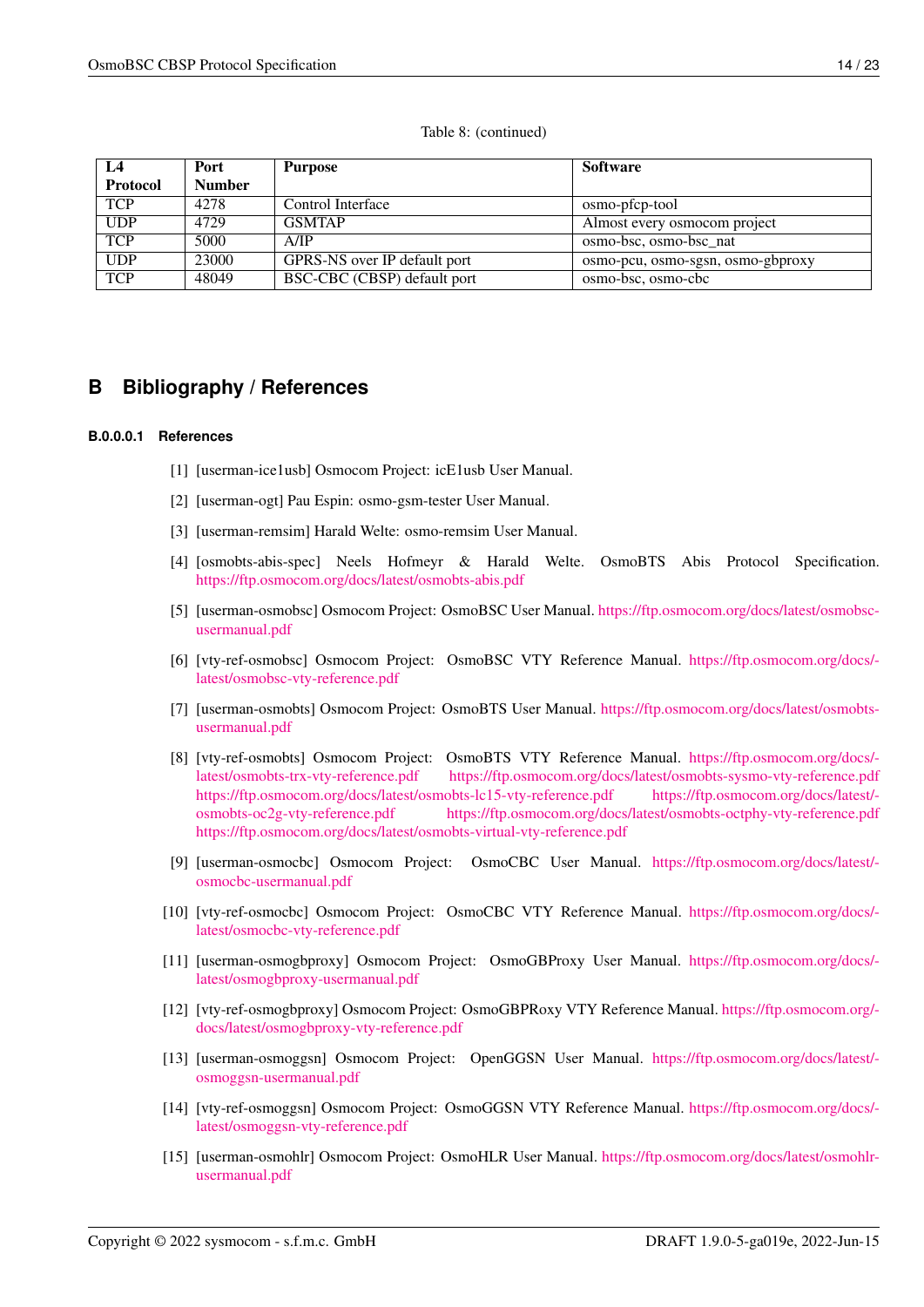- [17] [userman-osmohnbgw] Osmocom Project: OsmoHNBGW User Manual. [https://ftp.osmocom.org/docs/latest/](https://ftp.osmocom.org/docs/latest/osmohnbgw-usermanual.pdf) [osmohnbgw-usermanual.pdf](https://ftp.osmocom.org/docs/latest/osmohnbgw-usermanual.pdf)
- [18] [vty-ref-osmohnbgw] Osmocom Project: OsmoHNBGW VTY Reference Manual. [https://ftp.osmocom.org/](https://ftp.osmocom.org/docs/latest/osmohnbgw-vty-reference.pdf) [docs/latest/osmohnbgw-vty-reference.pdf](https://ftp.osmocom.org/docs/latest/osmohnbgw-vty-reference.pdf)
- [19] [userman-osmomgw] Osmocom Project: OsmoMGW User Manual. [https://ftp.osmocom.org/docs/latest/](https://ftp.osmocom.org/docs/latest/osmomgw-usermanual.pdf) [osmomgw-usermanual.pdf](https://ftp.osmocom.org/docs/latest/osmomgw-usermanual.pdf)
- [20] [vty-ref-osmomgw] Osmocom Project: OsmoMGW VTY Reference Manual. [https://ftp.osmocom.org/docs/](https://ftp.osmocom.org/docs/latest/osmomgw-vty-reference.pdf) [latest/osmomgw-vty-reference.pdf](https://ftp.osmocom.org/docs/latest/osmomgw-vty-reference.pdf)
- [21] [userman-osmomsc] Osmocom Project: OsmoMSC User Manual. [https://ftp.osmocom.org/docs/latest/](https://ftp.osmocom.org/docs/latest/osmomsc-usermanual.pdf) [osmomsc-usermanual.pdf](https://ftp.osmocom.org/docs/latest/osmomsc-usermanual.pdf)
- [22] [vty-ref-osmomsc] Osmocom Project: OsmoMSC VTY Reference Manual. [https://ftp.osmocom.org/docs/](https://ftp.osmocom.org/docs/latest/osmomsc-vty-reference.pdf) [latest/osmomsc-vty-reference.pdf](https://ftp.osmocom.org/docs/latest/osmomsc-vty-reference.pdf)
- [23] [userman-osmonitb] Osmocom Project: OsmoNITB User Manual. [https://ftp.osmocom.org/docs/latest/](https://ftp.osmocom.org/docs/latest/osmonitb-usermanual.pdf) [osmonitb-usermanual.pdf](https://ftp.osmocom.org/docs/latest/osmonitb-usermanual.pdf)
- [24] [vty-ref-osmonitb] Osmocom Project: OsmoNITB VTY Reference Manual. [https://ftp.osmocom.org/docs/](https://ftp.osmocom.org/docs/latest/osmonitb-vty-reference.pdf) [latest/osmonitb-vty-reference.pdf](https://ftp.osmocom.org/docs/latest/osmonitb-vty-reference.pdf)
- [25] [userman-osmopcu] Osmocom Project: OsmoPCU User Manual. [https://ftp.osmocom.org/docs/latest/](https://ftp.osmocom.org/docs/latest/osmopcu-usermanual.pdf) [osmopcu-usermanual.pdf](https://ftp.osmocom.org/docs/latest/osmopcu-usermanual.pdf)
- [26] [vty-ref-osmopcu] Osmocom Project: OsmoPCU VTY Reference Manual. [https://ftp.osmocom.org/docs/](https://ftp.osmocom.org/docs/latest/osmopcu-vty-reference.pdf) [latest/osmopcu-vty-reference.pdf](https://ftp.osmocom.org/docs/latest/osmopcu-vty-reference.pdf)
- [27] [userman-osmosgsn] Osmocom Project: OsmoSGSN User Manual. [https://ftp.osmocom.org/docs/latest/](https://ftp.osmocom.org/docs/latest/osmosgsn-usermanual.pdf) [osmosgsn-usermanual.pdf](https://ftp.osmocom.org/docs/latest/osmosgsn-usermanual.pdf)
- [28] [vty-ref-osmosgsn] Osmocom Project: OsmoSGSN VTY Reference Manual. [https://ftp.osmocom.org/docs/](https://ftp.osmocom.org/docs/latest/osmosgsn-vty-reference.pdf) [latest/osmosgsn-vty-reference.pdf](https://ftp.osmocom.org/docs/latest/osmosgsn-vty-reference.pdf)
- [29] [userman-osmosipconnector] Osmocom Project: OsmoSIPconnector User Manual. [https://ftp.osmocom.org/](https://ftp.osmocom.org/docs/latest/osmosipconnector-usermanual.pdf) [docs/latest/osmosipconnector-usermanual.pdf](https://ftp.osmocom.org/docs/latest/osmosipconnector-usermanual.pdf)
- [30] [vty-ref-osmosipconnector] Osmocom Project: OsmoSIPconnector VTY Reference Manual. <https://ftp.osmocom.org/docs/latest/osmosipconnector-vty-reference.pdf>
- [31] [userman-osmosmlc] Osmocom Project: OsmoSMLC User Manual. [https://ftp.osmocom.org/docs/latest/](https://ftp.osmocom.org/docs/latest/osmosmlc-usermanual.pdf) [osmosmlc-usermanual.pdf](https://ftp.osmocom.org/docs/latest/osmosmlc-usermanual.pdf)
- [32] [vty-ref-osmosmlc] Osmocom Project: OsmoSMLC VTY Reference Manual. [https://ftp.osmocom.org/docs/](https://ftp.osmocom.org/docs/latest/osmosmlc-vty-reference.pdf) [latest/osmosmlc-vty-reference.pdf](https://ftp.osmocom.org/docs/latest/osmosmlc-vty-reference.pdf)
- [33] [userman-osmostp] Osmocom Project: OsmoSTP User Manual. [https://ftp.osmocom.org/docs/latest/osmostp](https://ftp.osmocom.org/docs/latest/osmostp-usermanual.pdf)[usermanual.pdf](https://ftp.osmocom.org/docs/latest/osmostp-usermanual.pdf)
- [34] [vty-ref-osmostp] Osmocom Project: OsmoSTP VTY Reference Manual. [https://ftp.osmocom.org/docs/latest/](https://ftp.osmocom.org/docs/latest/osmostp-vty-reference.pdf) [osmostp-vty-reference.pdf](https://ftp.osmocom.org/docs/latest/osmostp-vty-reference.pdf)
- [35] [userman-osmotrx] Osmocom Project: OsmoTRX User Manual. [https://ftp.osmocom.org/docs/latest/osmotrx](https://ftp.osmocom.org/docs/latest/osmotrx-usermanual.pdf)[usermanual.pdf](https://ftp.osmocom.org/docs/latest/osmotrx-usermanual.pdf)
- [36] [vty-ref-osmotrx] Osmocom Project: OsmoTRX VTY Reference Manual. [https://ftp.osmocom.org/docs/](https://ftp.osmocom.org/docs/latest/osmotrx-uhd-vty-reference.pdf) [latest/osmotrx-uhd-vty-reference.pdf](https://ftp.osmocom.org/docs/latest/osmotrx-uhd-vty-reference.pdf) <https://ftp.osmocom.org/docs/latest/osmotrx-lms-vty-reference.pdf> <https://ftp.osmocom.org/docs/latest/osmotrx-ipc-vty-reference.pdf> [https://ftp.osmocom.org/docs/latest/](https://ftp.osmocom.org/docs/latest/osmotrx-usrp1-vty-reference.pdf) [osmotrx-usrp1-vty-reference.pdf](https://ftp.osmocom.org/docs/latest/osmotrx-usrp1-vty-reference.pdf)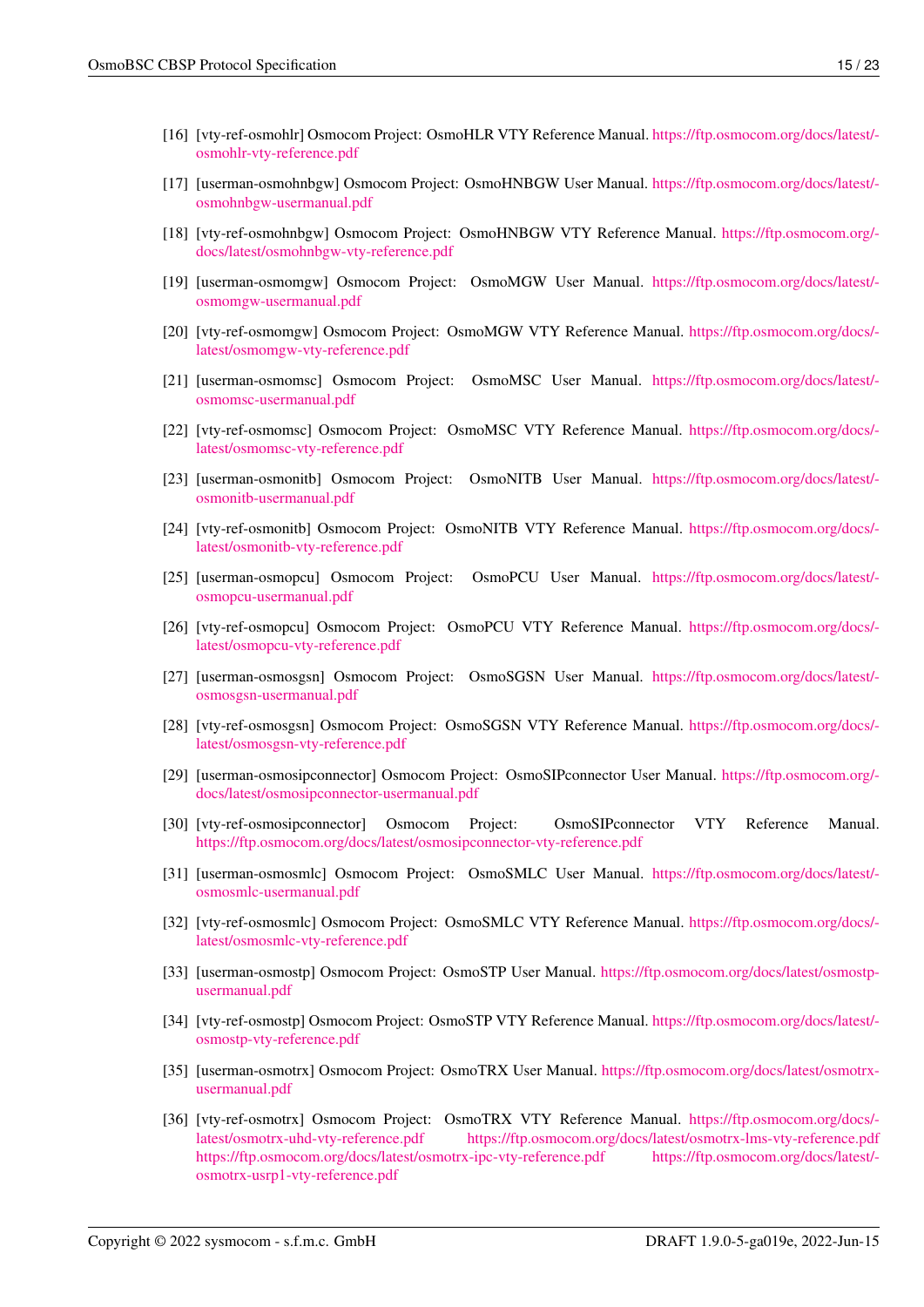- [37] [3gpp-ts-23-041] 3GPP TS 23.041: Technical realization of Cell Broadcast Service (CBS)
- [38] [3gpp-ts-23-048] 3GPP TS 23.048: Security mechanisms for the (U)SIM application toolkit; Stage 2 <https://www.3gpp.org/DynaReport/23048.htm>
- <span id="page-18-5"></span>[39] [3gpp-ts-23-236] 3GPP TS 23.236: Intra-domain connection of Radio Access Network (RAN) nodes to multiple Core Network (CN) nodes <https://www.3gpp.org/DynaReport/23236.htm>
- [40] [3gpp-ts-24-007] 3GPP TS 24.007: Mobile radio interface signalling layer 3; General Aspects <https://www.3gpp.org/DynaReport/24007.htm>
- [41] [3gpp-ts-24-008] 3GPP TS 24.008: Mobile radio interface Layer 3 specification; Core network protocols; Stage 3. <https://www.3gpp.org/dynareport/24008.htm>
- [42] [3gpp-ts-31-101] 3GPP TS 31.101: UICC-terminal interface; Physical and logical characteristics <https://www.3gpp.org/DynaReport/31101.htm>
- [43] [3gpp-ts-31-102] 3GPP TS 31.102: Characteristics of the Universal Subscriber Identity Module (USIM) application <https://www.3gpp.org/DynaReport/31102.htm>
- [44] [3gpp-ts-31-103] 3GPP TS 31.103: Characteristics of the IMS Subscriber Identity Module (ISIM) application <https://www.3gpp.org/DynaReport/31103.htm>
- [45] [3gpp-ts-31-111] 3GPP TS 31.111: Universal Subscriber Identity Module (USIM) Application Toolkit (USAT) <https://www.3gpp.org/DynaReport/31111.htm>
- [46] [3gpp-ts-31-115] 3GPP TS 31.115: Secured packet structure for (Universal) Subscriber Identity Module (U)SIM Toolkit applications <https://www.3gpp.org/DynaReport/31115.htm>
- [47] [3gpp-ts-31-116] 3GPP TS 31.116: Remote APDU Structure for (U)SIM Toolkit applications <https://www.3gpp.org/DynaReport/31116.htm>
- [48] [3gpp-ts-35-205] 3GPP TS 35.205: 3G Security; Specification of the MILENAGE algorithm set: General
- [49] [3gpp-ts-35-206] 3GPP TS 35.206: 3G Security; Specification of the MILENAGE algorithm set: Algorithm specification <https://www.3gpp.org/DynaReport/35206.htm>
- <span id="page-18-3"></span>[50] [3gpp-ts-44-006] 3GPP TS 44.006: Mobile Station - Base Station System (MS - BSS) interface; Data Link (DL) layer specification <https://www.3gpp.org/DynaReport/44006.htm>
- [51] [3gpp-ts-44-018] 3GPP TS 44.018: Mobile radio interface layer 3 specification; Radio Resource Control (RRC) protocol <https://www.3gpp.org/DynaReport/44018.htm>
- <span id="page-18-4"></span>[52] [3gpp-ts-44-064] 3GPP TS 44.064: Mobile Station - Serving GPRS Support Node (MS-SGSN); Logical Link Control (LLC) Layer Specification <https://www.3gpp.org/DynaReport/44064.htm>
- [53] [3gpp-ts-45-002] 3GPP TS 45.002: Digital cellular telecommunications system (Phase 2+) (GSM); GSM/EDGE Multiplexing and multiple access on the radio path <https://www.3gpp.org/DynaReport/45002.htm>
- <span id="page-18-1"></span>[54] [3gpp-ts-48-008] 3GPP TS 48.008: Mobile Switching Centre - Base Station system (MSC-BSS) interface; Layer 3 specification <https://www.3gpp.org/DynaReport/48008.htm>
- <span id="page-18-6"></span>[55] [3gpp-ts-48-016] 3GPP TS 48.016: General Packet Radio Service (GPRS); Base Station System (BSS) - Serving GPRS Support Node (SGSN) interface; Network service <https://www.3gpp.org/DynaReport/48016.htm>
- <span id="page-18-2"></span>[56] [3gpp-ts-48-018] 3GPP TS 48.018: General Packet Radio Service (GPRS); Base Station System (BSS) - Serving GPRS Support Node (SGSN); BSS GPRS protocol (BSSGP) <https://www.3gpp.org/DynaReport/48018.htm>
- <span id="page-18-0"></span>[57] [3gpp-ts-48-049] 3GPP TS 48.049: Digital cellular communications system; Base Station Controller - Cell Broadcast Centre (BSC-CBC) interface specification; Cell Broadcast Service Protocol (CBSP) <https://www.3gpp.org/DynaReport/48049.htm>
- [58] [3gpp-ts-48-056] 3GPP TS 48.056: Base Station Controller Base Transceiver Station (BSC BTS) interface; Layer 2 specification <https://www.3gpp.org/DynaReport/48056.htm>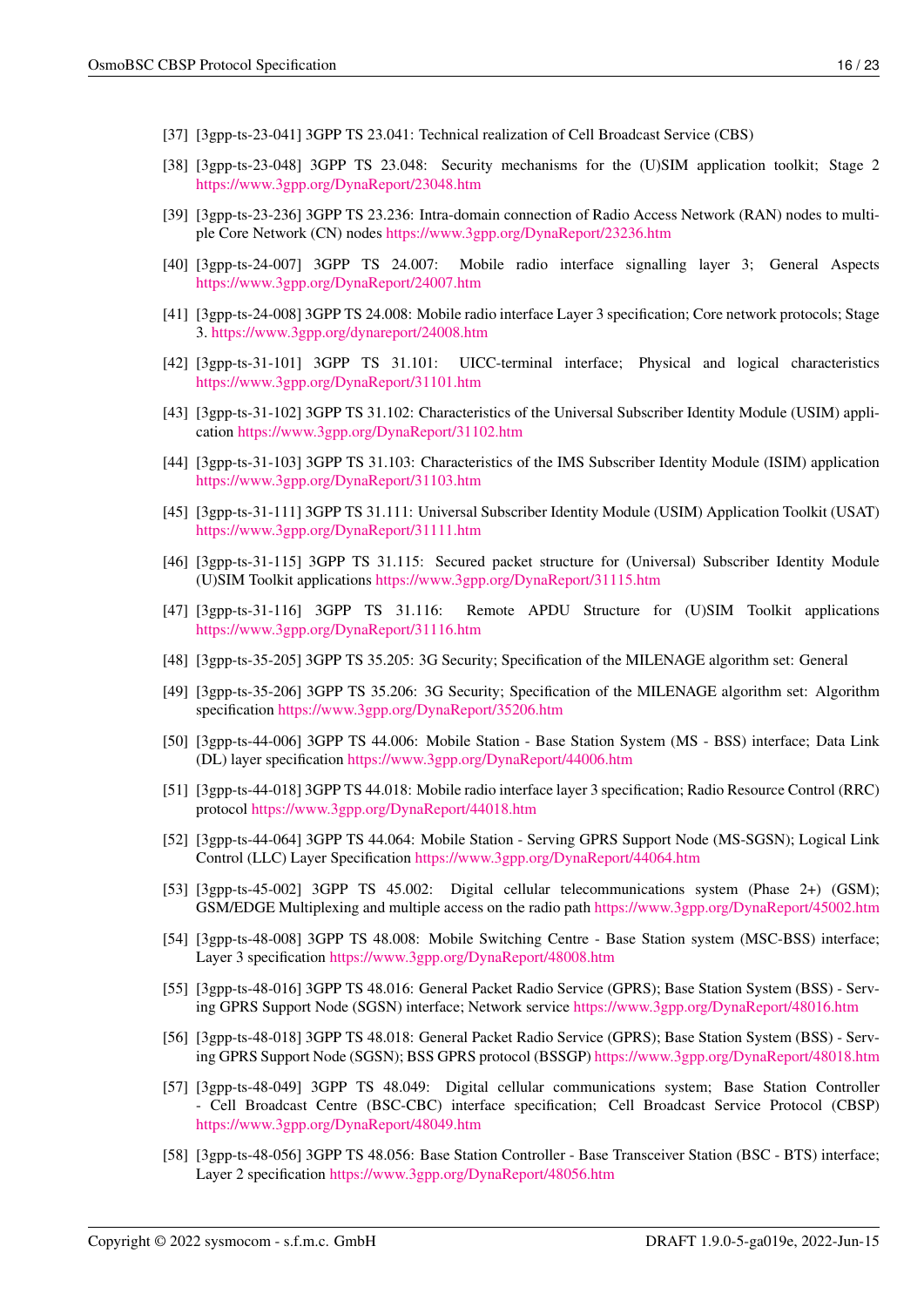- <span id="page-19-0"></span>[60] [3gpp-ts-51-011] 3GPP TS 51.011: Specification of the Subscriber Identity Module - Mobile Equipment (SIM-ME) interface
- [61] [3gpp-ts-51-014] 3GPP TS 51.014: Specification of the SIM Application Toolkit for the Subscriber Identity Module - Mobile Equipment (SIM - ME) interface <https://www.3gpp.org/DynaReport/51014.htm>
- <span id="page-19-1"></span>[62] [3gpp-ts-52-021] 3GPP TS 52.021: Network Management (NM) procedures and messages on the A-bis interface <https://www.3gpp.org/DynaReport/52021.htm>
- <span id="page-19-16"></span>[63] [etsi-tr102216] ETSI TR 102 216: Smart cards [https://www.etsi.org/deliver/etsi\\_tr/102200\\_102299/102216/-](https://www.etsi.org/deliver/etsi_tr/102200_102299/102216/03.00.00_60/tr_102216v030000p.pdf) [03.00.00\\_60/tr\\_102216v030000p.pdf](https://www.etsi.org/deliver/etsi_tr/102200_102299/102216/03.00.00_60/tr_102216v030000p.pdf)
- [64] [etsi-ts102221] ETSI TS 102 221: Smart Cards; UICC-Terminal interface; Physical and logical characteristics [https://www.etsi.org/deliver/etsi\\_ts/102200\\_102299/102221/13.01.00\\_60/ts\\_102221v130100p.pdf](https://www.etsi.org/deliver/etsi_ts/102200_102299/102221/13.01.00_60/ts_102221v130100p.pdf)
- [65] [etsi-ts101220] ETSI TS 101 220: Smart Cards; ETSI numbering system for telecommunication application providers [https://www.etsi.org/deliver/etsi\\_ts/101200\\_101299/101220/12.00.00\\_60/ts\\_101220v120000p.pdf](https://www.etsi.org/deliver/etsi_ts/101200_101299/101220/12.00.00_60/ts_101220v120000p.pdf)
- <span id="page-19-17"></span>[66] [ieee-802.1q] IEEE 802.1Q: Bridges and Bridged Networks <https://ieeexplore.ieee.org/document/6991462>
- <span id="page-19-15"></span>[67] [ietf-rfc768] IETF RFC 768: User Datagram Protocol <https://tools.ietf.org/html/rfc768>
- <span id="page-19-4"></span>[68] [ietf-rfc791] IETF RFC 791: Internet Protocol <https://tools.ietf.org/html/rfc791>
- <span id="page-19-13"></span>[69] [ietf-rfc793] IETF RFC 793: Transmission Control Protocol <https://tools.ietf.org/html/rfc793>
- [70] [ietf-rfc1035] IETF RFC 1035: Domain Names Implementation and Specification [https://tools.ietf.org/html/](https://tools.ietf.org/html/rfc1035) [rfc1035](https://tools.ietf.org/html/rfc1035)
- <span id="page-19-14"></span>[71] [ietf-rfc1350] IETF RFC 1350: Trivial File Transfer Protool <https://tools.ietf.org/html/rfc1350>
- <span id="page-19-2"></span>[72] [ietf-rfc2131] IETF RFC 2131: Dynamic Host Configuration Protocol <https://tools.ietf.org/html/rfc2131>
- <span id="page-19-3"></span>[73] [ietf-rfc2474] IETF RFC 2474: Definition of the Differentiated Services Field (DS Field) in the IPv44 and IPv6 Headers <https://tools.ietf.org/html/rfc2474>
- <span id="page-19-10"></span>[74] [ietf-rfc2719] IETF RFC 2719: Signal Transport over IP <https://tools.ietf.org/html/rfc2719>
- <span id="page-19-6"></span>[75] [ietf-rfc3331] IETF RFC 3331: Message Transfer Part 2 User Adaptation Layer [https://tools.ietf.org/html/](https://tools.ietf.org/html/rfc3331) [rfc3331](https://tools.ietf.org/html/rfc3331)
- <span id="page-19-9"></span>[76] [ietf-rfc3550] IETF RFC 3550: RTP: A Transport protocol for Real-Time Applications [https://tools.ietf.org/](https://tools.ietf.org/html/rfc3550) [html/rfc3550](https://tools.ietf.org/html/rfc3550)
- [77] [ietf-rfc3596] IETF RFC 3596: DNS Extensions to Support IP Version 6 <https://tools.ietf.org/html/rfc3596>
- <span id="page-19-12"></span>[78] [ietf-rfc3868] IETF RFC 3868: SCCP User Adaptation Layer <https://tools.ietf.org/html/rfc3868>
- <span id="page-19-5"></span>[79] [ietf-rfc4165] IETF RFC 4165: Message Transfer Part 2 Peer-to-Peeer Adaptation Layer [https://tools.ietf.org/](https://tools.ietf.org/html/rfc4165) [html/rfc4165](https://tools.ietf.org/html/rfc4165)
- <span id="page-19-11"></span>[80] [ietf-rfc4251] IETF RFC 4251: The Secure Shell (SSH) Protocol Architecture [https://tools.ietf.org/html/](https://tools.ietf.org/html/rfc4251) [rfc4251](https://tools.ietf.org/html/rfc4251)
- <span id="page-19-7"></span>[81] [ietf-rfc4666] IETF RFC 4666: Message Transfer Part 3 User Adaptation Layer [https://tools.ietf.org/html/](https://tools.ietf.org/html/rfc4666) [rfc4666](https://tools.ietf.org/html/rfc4666)
- [82] [ietf-rfc5771] IETF RFC 5771: IANA Guidelines for IPv4 Multicast Address Assignments <https://tools.ietf.org/html/rfc5771>
- <span id="page-19-8"></span>[83] [itu-t-q701] ITU-T Q.701: Functional Description of the Message Transfer Part (MTP) [https://www.itu.int/rec/-](https://www.itu.int/rec/T-REC-Q.701/en/) [T-REC-Q.701/en/](https://www.itu.int/rec/T-REC-Q.701/en/)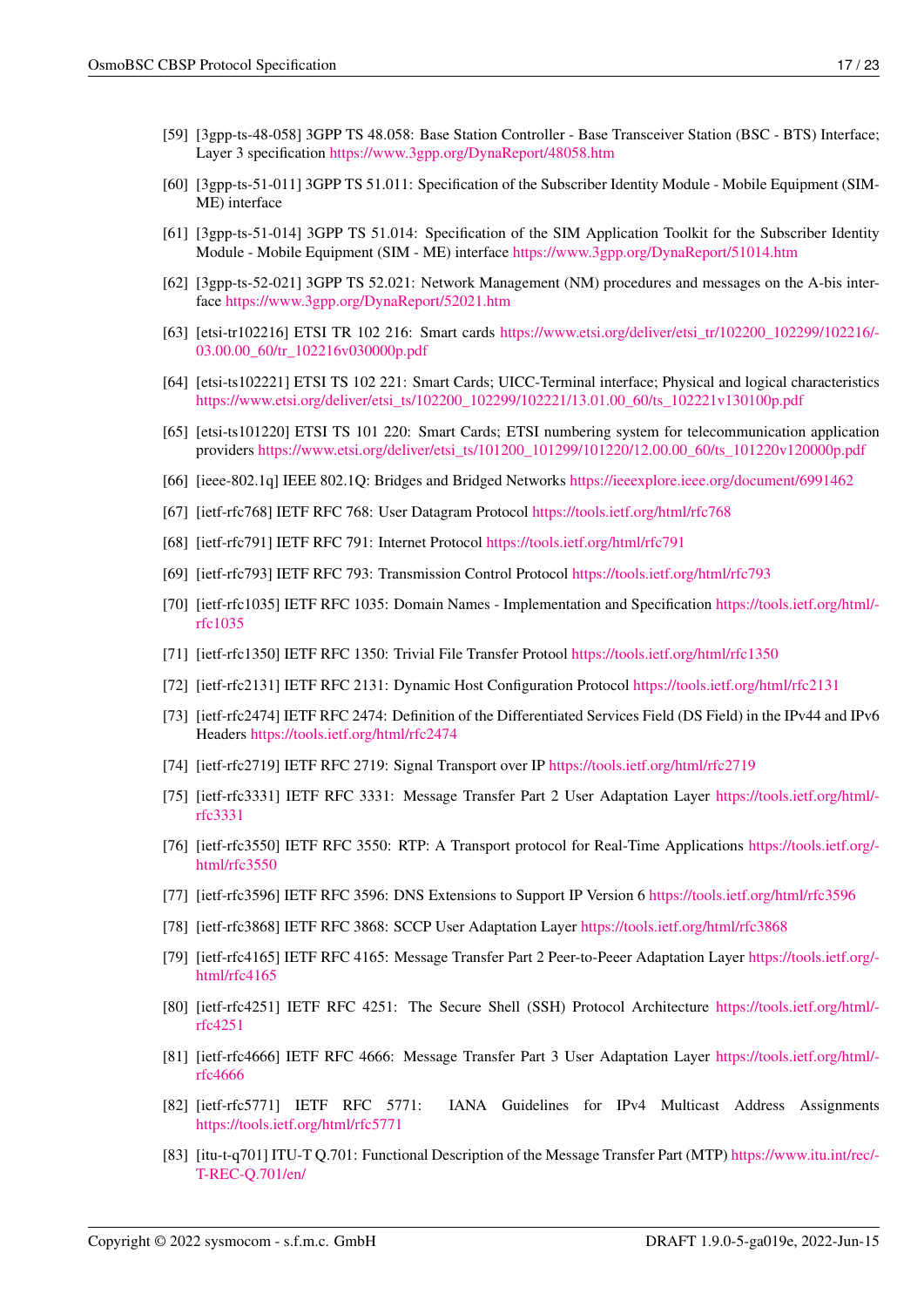- <span id="page-20-4"></span>[84] [itu-t-q711] ITU-T Q.711: Functional Description of the Signalling Connection Control Part <https://www.itu.int/rec/T-REC-Q.711/en/>
- [85] [itu-t-q713] ITU-T Q.713: Signalling connection control part formats and codes [https://www.itu.int/rec/T-REC-](https://www.itu.int/rec/T-REC-Q.713/en/)[Q.713/en/](https://www.itu.int/rec/T-REC-Q.713/en/)
- [86] [itu-t-q714] ITU-T Q.714: Signalling connection control part procedures [https://www.itu.int/rec/T-REC-](https://www.itu.int/rec/T-REC-Q.714/en/)[Q.714/en/](https://www.itu.int/rec/T-REC-Q.714/en/)
- <span id="page-20-3"></span>[87] [itu-t-q921] ITU-T Q.921: ISDN user-network interface - Data link layer specification [https://www.itu.int/rec/-](https://www.itu.int/rec/T-REC-Q.921/en) [T-REC-Q.921/en](https://www.itu.int/rec/T-REC-Q.921/en)
- [88] [smpp-34] SMPP Develoepers Forum. Short Message Peer-to-Peer Protocol Specification v3.4 [https://docs.nimta.com/SMPP\\_v3\\_4\\_Issue1\\_2.pdf](https://docs.nimta.com/SMPP_v3_4_Issue1_2.pdf)
- [89] [gnu-agplv3] Free Software Foundation. GNU Affero General Public License. [https://www.gnu.org/licenses/](https://www.gnu.org/licenses/agpl-3.0.en.html) [agpl-3.0.en.html](https://www.gnu.org/licenses/agpl-3.0.en.html)
- [90] [freeswitch\_pbx] FreeSWITCH SIP PBX <https://freeswitch.org>

## <span id="page-20-0"></span>**C GNU Free Documentation License**

#### Version 1.3, 3 November 2008

Copyright © 2000, 2001, 2002, 2007, 2008 Free Software Foundation, Inc. <http://fsf.org/>

Everyone is permitted to copy and distribute verbatim copies of this license document, but changing it is not allowed.

### <span id="page-20-1"></span>**C.1 PREAMBLE**

The purpose of this License is to make a manual, textbook, or other functional and useful document "free" in the sense of freedom: to assure everyone the effective freedom to copy and redistribute it, with or without modifying it, either commercially or noncommercially. Secondarily, this License preserves for the author and publisher a way to get credit for their work, while not being considered responsible for modifications made by others.

This License is a kind of "copyleft", which means that derivative works of the document must themselves be free in the same sense. It complements the GNU General Public License, which is a copyleft license designed for free software.

We have designed this License in order to use it for manuals for free software, because free software needs free documentation: a free program should come with manuals providing the same freedoms that the software does. But this License is not limited to software manuals; it can be used for any textual work, regardless of subject matter or whether it is published as a printed book. We recommend this License principally for works whose purpose is instruction or reference.

## <span id="page-20-2"></span>**C.2 APPLICABILITY AND DEFINITIONS**

This License applies to any manual or other work, in any medium, that contains a notice placed by the copyright holder saying it can be distributed under the terms of this License. Such a notice grants a world-wide, royalty-free license, unlimited in duration, to use that work under the conditions stated herein. The "Document", below, refers to any such manual or work. Any member of the public is a licensee, and is addressed as "you". You accept the license if you copy, modify or distribute the work in a way requiring permission under copyright law.

<span id="page-20-6"></span>A "Modified Version" of the Document means any work containing the Document or a portion of it, either copied verbatim, or with modifications and/or translated into another language.

<span id="page-20-5"></span>A "Secondary Section" is a named appendix or a front-matter section of the Document that deals exclusively with the relationship of the publishers or authors of the Document to the Document's overall subject (or to related matters) and contains nothing that could fall directly within that overall subject. (Thus, if the Document is in part a textbook of mathematics, a [Secondary Section](#page-20-5)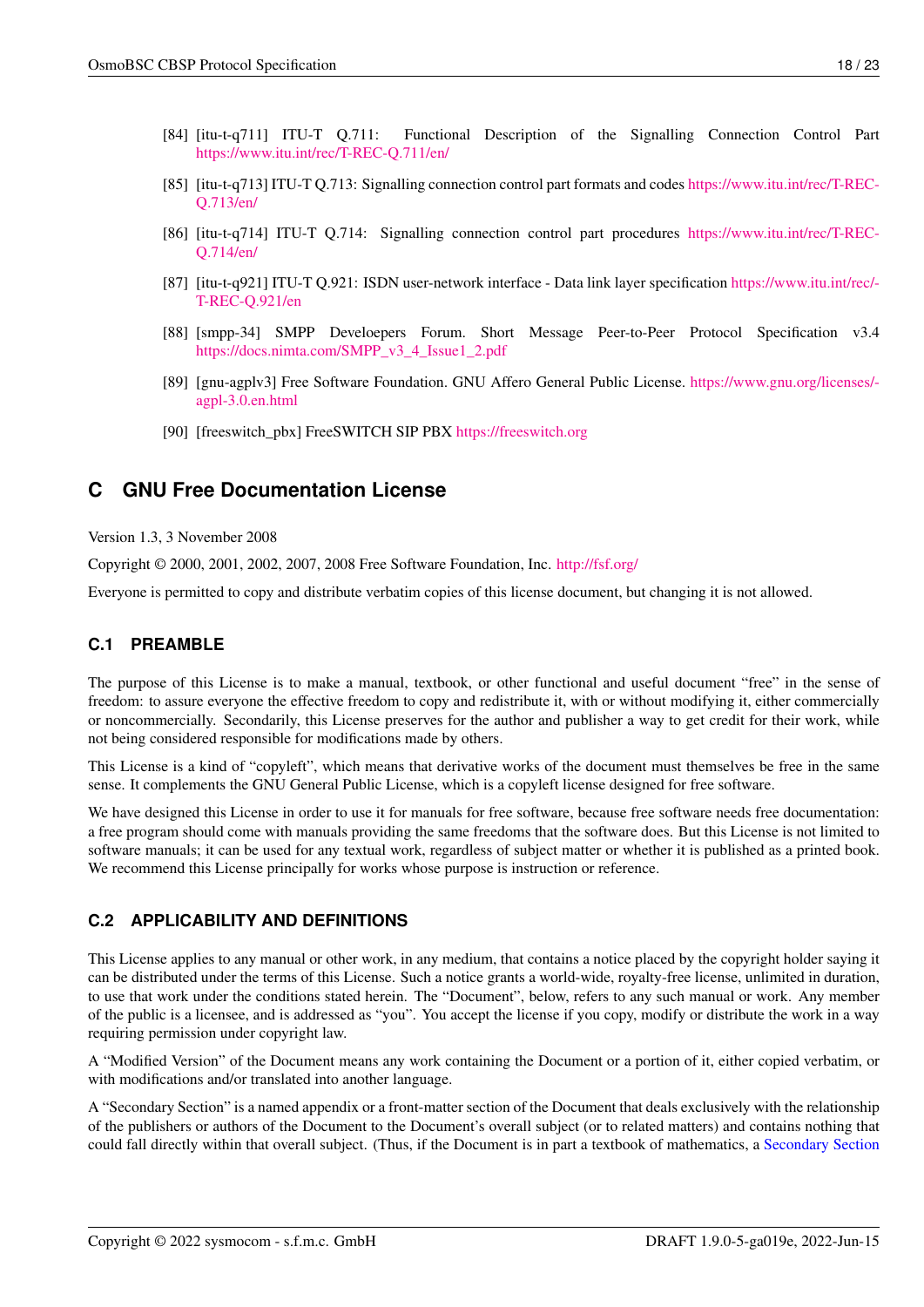may not explain any mathematics.) The relationship could be a matter of historical connection with the subject or with related matters, or of legal, commercial, philosophical, ethical or political position regarding them.

<span id="page-21-2"></span>The "Invariant Sections" are certain [Secondary Section](#page-20-5) whose titles are designated, as being those of [Invariant Sections,](#page-21-2) in the notice that says that the Document is released under this License. If a section does not fit the above definition of Secondary then it is not allowed to be designated as Invariant. The Document may contain zero [Invariant Sections.](#page-21-2) If the Document does not identify any Invariant Sections then there are none.

<span id="page-21-5"></span>The "Cover Texts" are certain short passages of text that are listed, as Front-Cover Texts or Back-Cover Texts, in the notice that says that the Document is released under this License. A Front-Cover Text may be at most 5 words, and a Back-Cover Text may be at most 25 words.

<span id="page-21-3"></span>A "Transparent" copy of the Document means a machine-readable copy, represented in a format whose specification is available to the general public, that is suitable for revising the document straightforwardly with generic text editors or (for images composed of pixels) generic paint programs or (for drawings) some widely available drawing editor, and that is suitable for input to text formatters or for automatic translation to a variety of formats suitable for input to text formatters. A copy made in an otherwise [Transparent](#page-21-3) file format whose markup, or absence of markup, has been arranged to thwart or discourage subsequent modification by readers is not [Transparent.](#page-21-3) An image format is not [Transparent](#page-21-3) if used for any substantial amount of text. A copy that is not [Transparent](#page-21-3) is called "Opaque".

Examples of suitable formats for [Transparent](#page-21-3) copies include plain ASCII without markup, Texinfo input format, LaTeX input format, SGML or XML using a publicly available DTD, and standard-conforming simple HTML, PostScript or PDF designed for human modification. Examples of transparent image formats include PNG, XCF and JPG. Opaque formats include proprietary formats that can be read and edited only by proprietary word processors, SGML or XML for which the DTD and/or processing tools are not generally available, and the machine-generated HTML, PostScript or PDF produced by some word processors for output purposes only.

<span id="page-21-4"></span>The "Title Page" means, for a printed book, the title page itself, plus such following pages as are needed to hold, legibly, the material this License requires to appear in the title page. For works in formats which do not have any title page as such, [Title](#page-21-4) [Page](#page-21-4) means the text near the most prominent appearance of the work's title, preceding the beginning of the body of the text.

The "publisher" means any person or entity that distributes copies of the Document to the public.

A section "Entitled XYZ" means a named subunit of the Document whose title either is precisely XYZ or contains XYZ in parentheses following text that translates XYZ in another language. (Here XYZ stands for a specific section name mentioned below, such as "Acknowledgements", "Dedications", "Endorsements", or "History".) To "Preserve the Title" of such a section when you modify the Document means that it remains a section "Entitled XYZ" according to this definition.

The Document may include Warranty Disclaimers next to the notice which states that this License applies to the Document. These Warranty Disclaimers are considered to be included by reference in this License, but only as regards disclaiming warranties: any other implication that these Warranty Disclaimers may have is void and has no effect on the meaning of this License.

## <span id="page-21-0"></span>**C.3 VERBATIM COPYING**

You may copy and distribute the Document in any medium, either commercially or noncommercially, provided that this License, the copyright notices, and the license notice saying this License applies to the Document are reproduced in all copies, and that you add no other conditions whatsoever to those of this License. You may not use technical measures to obstruct or control the reading or further copying of the copies you make or distribute. However, you may accept compensation in exchange for copies. If you distribute a large enough number of copies you must also follow the conditions in section Section [C.4.](#page-21-1)

You may also lend copies, under the same conditions stated above, and you may publicly display copies.

## <span id="page-21-1"></span>**C.4 COPYING IN QUANTITY**

If you publish printed copies (or copies in media that commonly have printed covers) of the Document, numbering more than 100, and the Document's license notice requires [Cover Texts,](#page-21-5) you must enclose the copies in covers that carry, clearly and legibly, all these Cover Texts: Front[-Cover Texts](#page-21-5) on the front cover, and Back[-Cover Texts](#page-21-5) on the back cover. Both covers must also clearly and legibly identify you as the publisher of these copies. The front cover must present the full title with all words of the title equally prominent and visible. You may add other material on the covers in addition. Copying with changes limited to the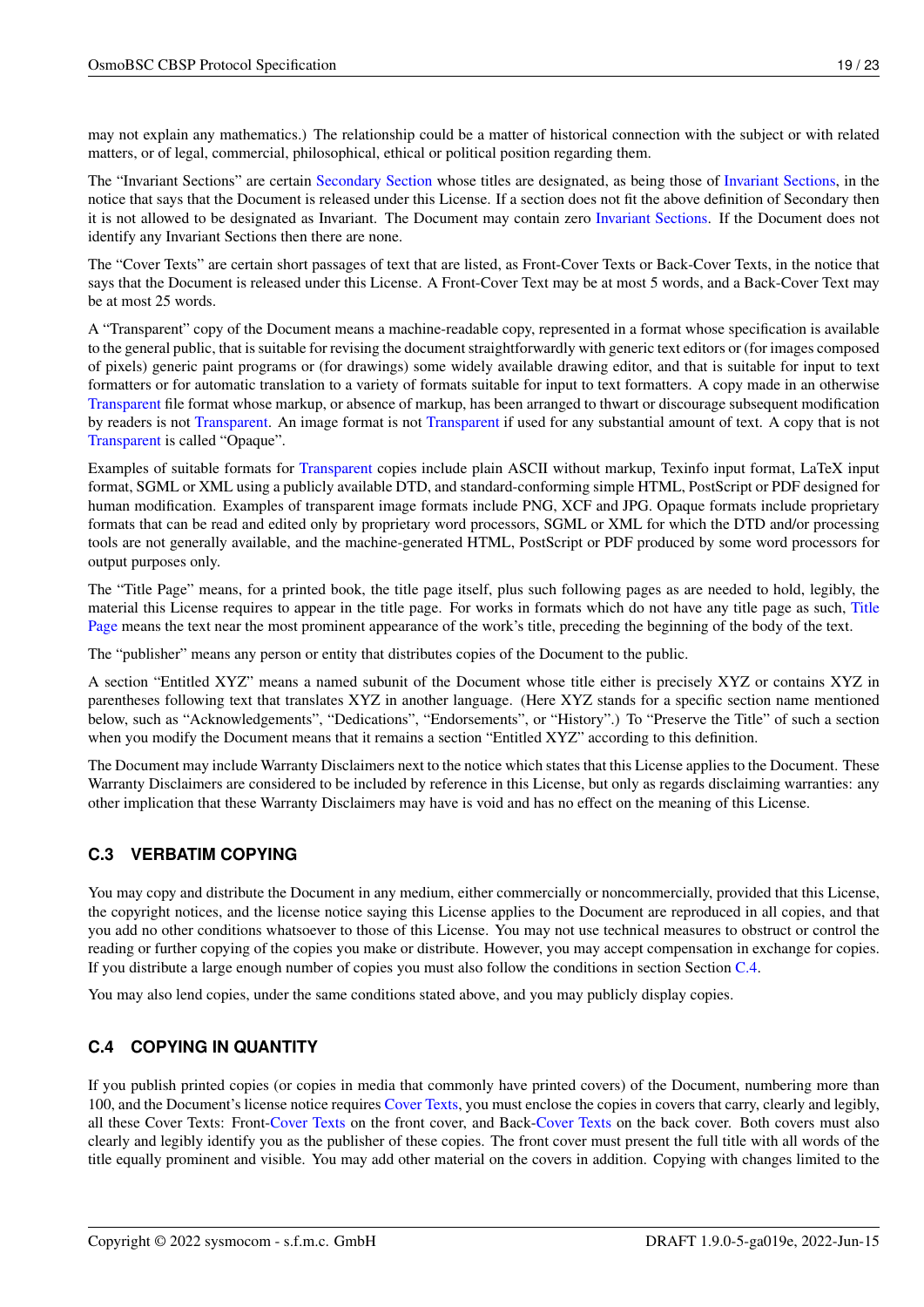covers, as long as they preserve the title of the Document and satisfy these conditions, can be treated as verbatim copying in other respects.

If the required texts for either cover are too voluminous to fit legibly, you should put the first ones listed (as many as fit reasonably) on the actual cover, and continue the rest onto adjacent pages.

If you publish or distribute Opaque copies of the Document numbering more than 100, you must either include a machinereadable [Transparent](#page-21-3) copy along with each Opaque copy, or state in or with each Opaque copy a computer-network location from which the general network-using public has access to download using public-standard network protocols a complete [Transparent](#page-21-3) copy of the Document, free of added material. If you use the latter option, you must take reasonably prudent steps, when you begin distribution of Opaque copies in quantity, to ensure that this [Transparent](#page-21-3) copy will remain thus accessible at the stated location until at least one year after the last time you distribute an Opaque copy (directly or through your agents or retailers) of that edition to the public.

It is requested, but not required, that you contact the authors of the Document well before redistributing any large number of copies, to give them a chance to provide you with an updated version of the Document.

## <span id="page-22-0"></span>**C.5 MODIFICATIONS**

You may copy and distribute a [Modified Version](#page-20-6) of the Document under the conditions of sections 2 and 3 above, provided that you release the [Modified Version](#page-20-6) under precisely this License, with the [Modified Version](#page-20-6) filling the role of the Document, thus licensing distribution and modification of the [Modified Version](#page-20-6) to whoever possesses a copy of it. In addition, you must do these things in the [Modified Version:](#page-20-6)

- a. Use in the [Title Page](#page-21-4) (and on the covers, if any) a title distinct from that of the Document, and from those of previous versions (which should, if there were any, be listed in the History section of the Document). You may use the same title as a previous version if the original publisher of that version gives permission.
- b. List on the [Title Page,](#page-21-4) as authors, one or more persons or entities responsible for authorship of the modifications in the [Modified Version,](#page-20-6) together with at least five of the principal authors of the Document (all of its principal authors, if it has fewer than five), unless they release you from this requirement.
- c. State on the [Title Page](#page-21-4) the name of the publisher of the [Modified Version,](#page-20-6) as the publisher.
- d. Preserve all the copyright notices of the Document.
- e. Add an appropriate copyright notice for your modifications adjacent to the other copyright notices.
- f. Include, immediately after the copyright notices, a license notice giving the public permission to use the [Modified Version](#page-20-6) under the terms of this License, in the form shown in the Addendum below.
- g. Preserve in that license notice the full lists of [Invariant Sections](#page-21-2) and required [Cover Texts](#page-21-5) given in the Document's license notice.
- h. Include an unaltered copy of this License.
- i. Preserve the section Entitled "History", Preserve its Title, and add to it an item stating at least the title, year, new authors, and publisher of the [Modified Version](#page-20-6) as given on the [Title Page.](#page-21-4) If there is no section Entitled "History" in the Document, create one stating the title, year, authors, and publisher of the Document as given on its [Title Page,](#page-21-4) then add an item describing the [Modified Version](#page-20-6) as stated in the previous sentence.
- j. Preserve the network location, if any, given in the Document for public access to a [Transparent](#page-21-3) copy of the Document, and likewise the network locations given in the Document for previous versions it was based on. These may be placed in the "History" section. You may omit a network location for a work that was published at least four years before the Document itself, or if the original publisher of the version it refers to gives permission.
- k. For any section Entitled "Acknowledgements" or "Dedications", Preserve the Title of the section, and preserve in the section all the substance and tone of each of the contributor acknowledgements and/or dedications given therein.
- l. Preserve all the [Invariant Sections](#page-21-2) of the Document, unaltered in their text and in their titles. Section numbers or the equivalent are not considered part of the section titles.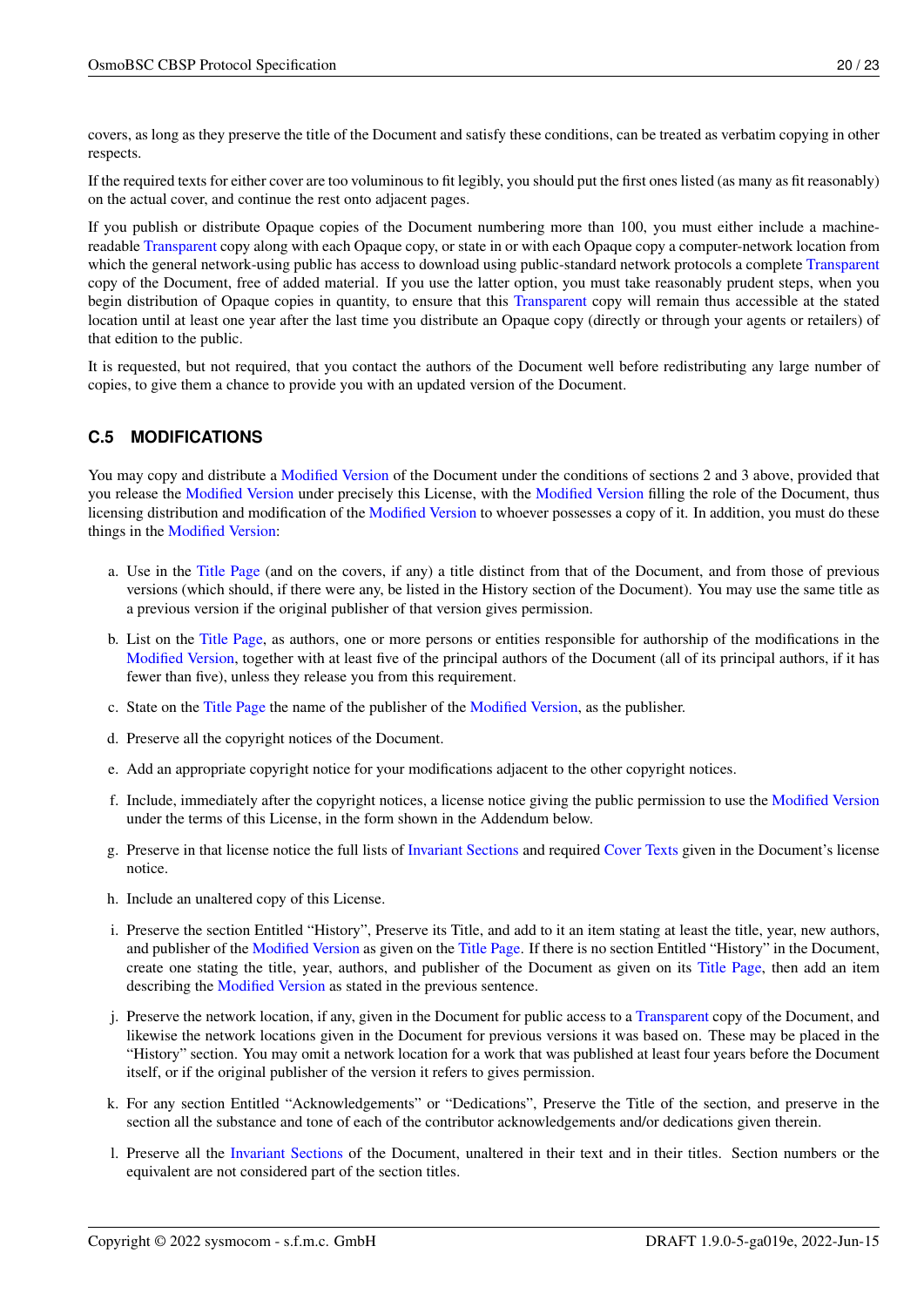- m. Delete any section Entitled "Endorsements". Such a section may not be included in the [?].
- n. Do not retitle any existing section to be Entitled "Endorsements" or to conflict in title with any [Invariant Sections.](#page-21-2)
- o. Preserve any Warranty Disclaimers.

If the [Modified Version](#page-20-6) includes new front-matter sections or appendices that qualify as [Secondary Section](#page-20-5) and contain no material copied from the Document, you may at your option designate some or all of these sections as invariant. To do this, add their titles to the list of [Invariant Sections](#page-21-2) in the [Modified Version'](#page-20-6)s license notice. These titles must be distinct from any other section titles.

You may add a section Entitled "Endorsements", provided it contains nothing but endorsements of your [Modified Version](#page-20-6) by various parties—for example, statements of peer review or that the text has been approved by an organization as the authoritative definition of a standard.

You may add a passage of up to five words as a Front-Cover Text, and a passage of up to 25 words as a Back-Cover Text, to the end of the list of [Cover Texts](#page-21-5) in the [Modified Version.](#page-20-6) Only one passage of Front-Cover Text and one of Back-Cover Text may be added by (or through arrangements made by) any one entity. If the Document already includes a cover text for the same cover, previously added by you or by arrangement made by the same entity you are acting on behalf of, you may not add another; but you may replace the old one, on explicit permission from the previous publisher that added the old one.

The author(s) and publisher(s) of the Document do not by this License give permission to use their names for publicity for or to assert or imply endorsement of any [Modified Version.](#page-20-6)

### <span id="page-23-0"></span>**C.6 COMBINING DOCUMENTS**

You may combine the Document with other documents released under this License, under the terms defined in section 4 above for modified versions, provided that you include in the combination all of the [Invariant Sections](#page-21-2) of all of the original documents, unmodified, and list them all as [Invariant Sections](#page-21-2) of your combined work in its license notice, and that you preserve all their Warranty Disclaimers.

The combined work need only contain one copy of this License, and multiple identical [Invariant Sections](#page-21-2) may be replaced with a single copy. If there are multiple [Invariant Sections](#page-21-2) with the same name but different contents, make the title of each such section unique by adding at the end of it, in parentheses, the name of the original author or publisher of that section if known, or else a unique number. Make the same adjustment to the section titles in the list of [Invariant Sections](#page-21-2) in the license notice of the combined work.

In the combination, you must combine any sections Entitled "History" in the various original documents, forming one section Entitled "History"; likewise combine any sections Entitled "Acknowledgements", and any sections Entitled "Dedications". You must delete all sections Entitled "Endorsements".

## <span id="page-23-1"></span>**C.7 COLLECTIONS OF DOCUMENTS**

You may make a collection consisting of the Document and other documents released under this License, and replace the individual copies of this License in the various documents with a single copy that is included in the collection, provided that you follow the rules of this License for verbatim copying of each of the documents in all other respects.

You may extract a single document from such a collection, and distribute it individually under this License, provided you insert a copy of this License into the extracted document, and follow this License in all other respects regarding verbatim copying of that document.

## <span id="page-23-2"></span>**C.8 AGGREGATION WITH INDEPENDENT WORKS**

A compilation of the Document or its derivatives with other separate and independent documents or works, in or on a volume of a storage or distribution medium, is called an "aggregate" if the copyright resulting from the compilation is not used to limit the legal rights of the compilation's users beyond what the individual works permit. When the Document is included in an aggregate, this License does not apply to the other works in the aggregate which are not themselves derivative works of the Document.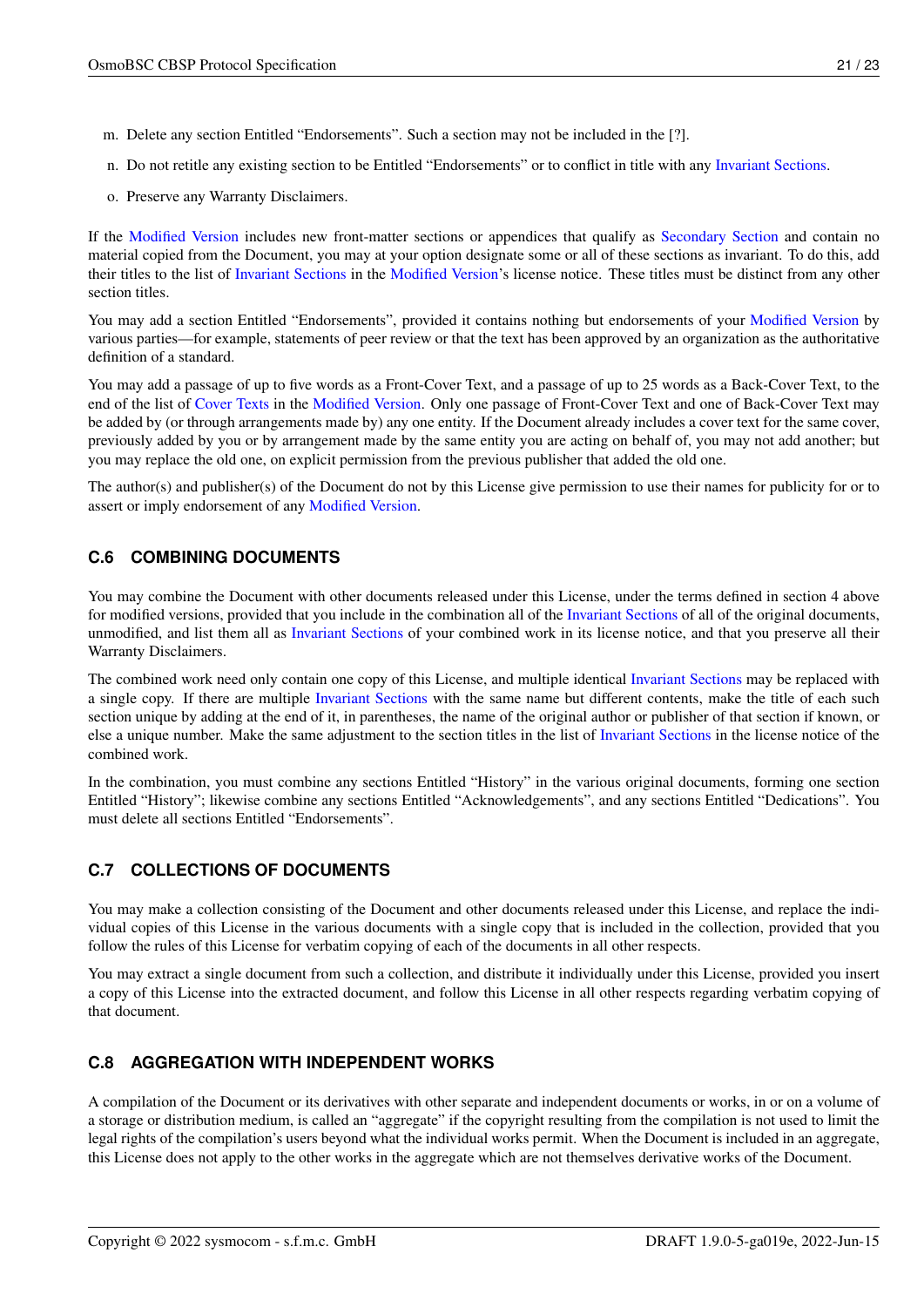If the Cover Text requirement of section 3 is applicable to these copies of the Document, then if the Document is less than one half of the entire aggregate, the Document's [Cover Texts](#page-21-5) may be placed on covers that bracket the Document within the aggregate, or the electronic equivalent of covers if the Document is in electronic form. Otherwise they must appear on printed covers that bracket the whole aggregate.

## <span id="page-24-0"></span>**C.9 TRANSLATION**

Translation is considered a kind of modification, so you may distribute translations of the Document under the terms of section 4. Replacing [Invariant Sections](#page-21-2) with translations requires special permission from their copyright holders, but you may include translations of some or all [Invariant Sections](#page-21-2) in addition to the original versions of these [Invariant Sections.](#page-21-2) You may include a translation of this License, and all the license notices in the Document, and any Warranty Disclaimers, provided that you also include the original English version of this License and the original versions of those notices and disclaimers. In case of a disagreement between the translation and the original version of this License or a notice or disclaimer, the original version will prevail.

If a section in the Document is Entitled "Acknowledgements", "Dedications", or "History", the requirement (section 4) to Preserve its Title (section 1) will typically require changing the actual title.

## <span id="page-24-1"></span>**C.10 TERMINATION**

You may not copy, modify, sublicense, or distribute the Document except as expressly provided under this License. Any attempt otherwise to copy, modify, sublicense, or distribute it is void, and will automatically terminate your rights under this License.

However, if you cease all violation of this License, then your license from a particular copyright holder is reinstated (a) provisionally, unless and until the copyright holder explicitly and finally terminates your license, and (b) permanently, if the copyright holder fails to notify you of the violation by some reasonable means prior to 60 days after the cessation.

Moreover, your license from a particular copyright holder is reinstated permanently if the copyright holder notifies you of the violation by some reasonable means, this is the first time you have received notice of violation of this License (for any work) from that copyright holder, and you cure the violation prior to 30 days after your receipt of the notice.

Termination of your rights under this section does not terminate the licenses of parties who have received copies or rights from you under this License. If your rights have been terminated and not permanently reinstated, receipt of a copy of some or all of the same material does not give you any rights to use it.

## <span id="page-24-2"></span>**C.11 FUTURE REVISIONS OF THIS LICENSE**

The Free Software Foundation may publish new, revised versions of the GNU Free Documentation License from time to time. Such new versions will be similar in spirit to the present version, but may differ in detail to address new problems or concerns. See [http://www.gnu.org/copyleft/.](http://www.gnu.org/copyleft/)

Each version of the License is given a distinguishing version number. If the Document specifies that a particular numbered version of this License "or any later version" applies to it, you have the option of following the terms and conditions either of that specified version or of any later version that has been published (not as a draft) by the Free Software Foundation. If the Document does not specify a version number of this License, you may choose any version ever published (not as a draft) by the Free Software Foundation. If the Document specifies that a proxy can decide which future versions of this License can be used, that proxy's public statement of acceptance of a version permanently authorizes you to choose that version for the Document.

## <span id="page-24-3"></span>**C.12 RELICENSING**

"Massive Multiauthor Collaboration Site" (or "MMC Site") means any World Wide Web server that publishes copyrightable works and also provides prominent facilities for anybody to edit those works. A public wiki that anybody can edit is an example of such a server. A "Massive Multiauthor Collaboration" (or "MMC") contained in the site means any set of copyrightable works thus published on the MMC site.

"CC-BY-SA" means the Creative Commons Attribution-Share Alike 3.0 license published by Creative Commons Corporation, a not-for-profit corporation with a principal place of business in San Francisco, California, as well as future copyleft versions of that license published by that same organization.